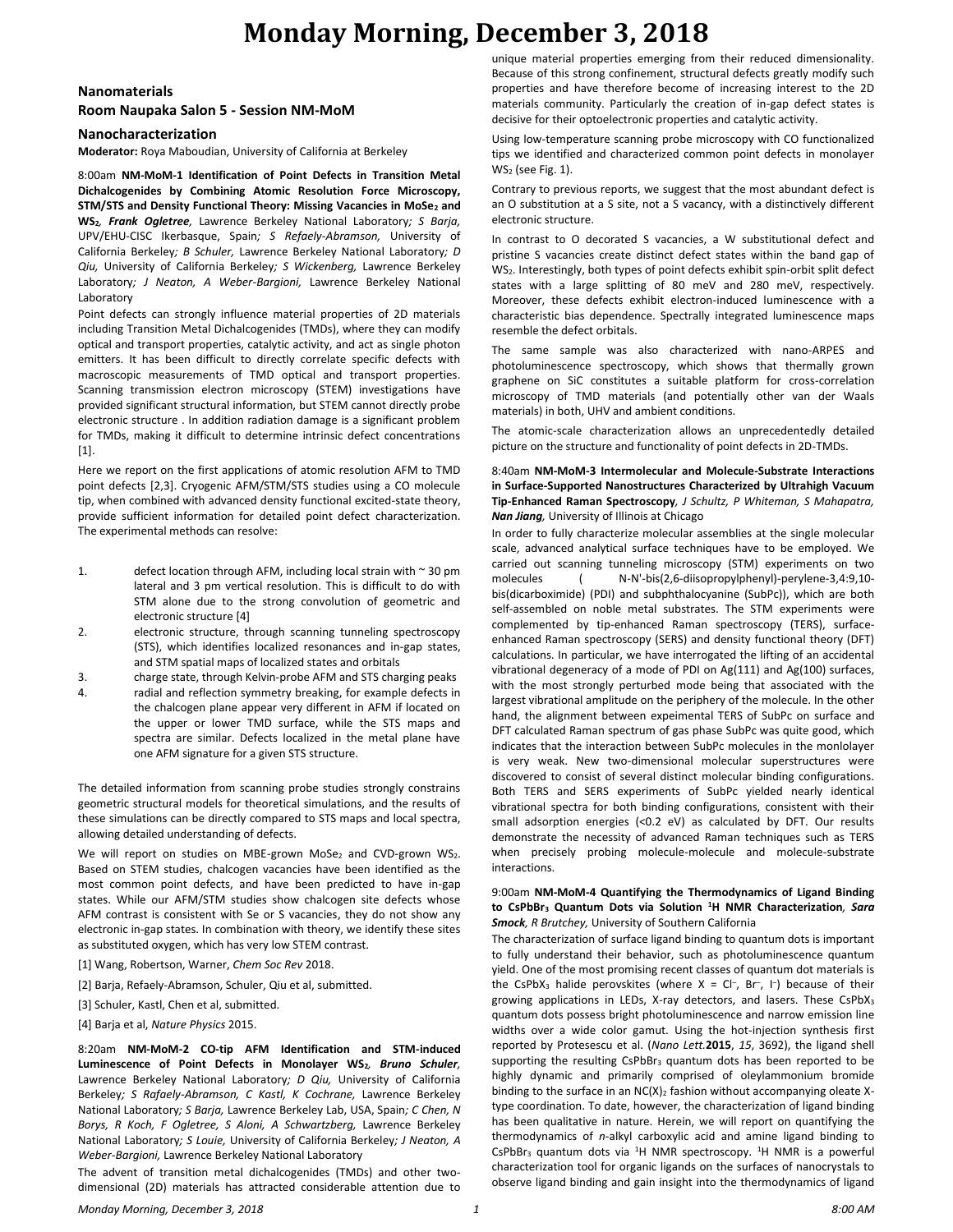# **Monday Morning, December 3, 2018**

exchange processes. In agreement with previous studies, we find the supporting ligands to be fluxional in nature; however, both ammonium and carboxylate binding to the purified nanocrystal surface is unequivocally observed. *n*-Alkyl carboxylic acids undergo an exergonic exchange equilibrium with bound oleate (*K*eq = 1.97) at 25 ˚C, while *n*-alkyl phosphonic acids undergo an irreversible ligand exchange. *n*-Alkyl amines exergonically exchange with oleylamine ( $K_{eq}$  = 2.52) at 25 °C. Exchange occurs with carboxylic acids, phosphonic acids, and amines on CsPbBr<sup>3</sup> quantum dots without etching the nanocrystal surface; increases in steadystate PL intensities are correlated with more strongly bound conjugate base ligands.

#### 9:20am **NM-MoM-5 Nanomaterials for Creating Sensitive and Selective Biosensing Interfaces***, Leyla Soleymani,* McMaster University, Canada **INVITED**

Biosensors bring together biorecognition and signal transduction to analyze biologically relevant targets. The performance metrics of biosensors, such as limit-of-detection and speed, are strongly influenced by their structure. Designing material architectures that increase the sensor sensitivity, decrease background signals, and reduce analysis time is critical for entering biosensors into clinical decision making and health monitoring. Through this work, we have developed strategies for creating threedimensional electrodes, combining them with biorecognition and selfcleaning interfaces, and translating biorecognition into electrochemical signals.

Porous and wrinkled hierarchical electrodes are created through selfassembly, electroless deposition, and bulking enabled by shape memory polymer substrates. Biorecognition is achieved by combining functionalized electrodes with molecular machines created using DNA nanotechnology. Self-cleaning is achieved using strategies that transform electrodes to omniphobic surface. Signal transduction is performed by electrochemical and photoelectrochemical readout using photo-active electrodes.

Three-dimensional electrodes, biorecognition elements, and signal transduction components are integrated into microfluidic networks for sensing small molecules, nucleic acids, and proteins. This integrated biosensing platform is used for analyzing clinical samples, and a test with a clinically-relevant limit-of-detection is achieved for diagnosing endometriosis.

#### 10:20am **NM-MoM-8 Effects of Defects on Band Structure and Excitons in WS2 Revealed by Nanoscale Photoemission Spectroscopy***, Adam Schwartzberg, C Kastl, S Aloni, A Weber-Bargioni, C Chen,* Lawrence Berkeley National Laboratory

Two-dimensional materials with engineered composition and structure will provide designer materials beyond conventional semiconductors. However, the potentials of defect engineering remain largely untapped, because it hinges on a precise understanding of electronic structure and excitonic properties, which are yet not predictable by theory alone. Here, we introduce correlative, nanoscale photoemission spectroscopy to visualize how the local introduction of defects modifies electronic and excitonic properties of two-dimensional materials at the nanoscale. As a model system, we study chemical vapor deposition grown monolayer WS2, a prototypical, direct gap, two-dimensional semiconductor. By crosscorrelating nanoscale angle resolved photoemission spectroscopy, core level spectroscopy and photoluminescence, we unravel how local variations in defect density influence electronic structure, lateral band alignment and excitonic phenomena in synthetic WS2 monolayers. Our results not only provide a unified picture of nanoscale heterogeneity, but they also open up the possibility to precisely understand and tailor lateral heterointerfaces in such two-dimensional materials.

#### 10:40am **NM-MoM-9 4D Nanocharacterization by Spectro-ptychography Tomography of Alumina Aerogels Coated with Zinc Oxide by Atomic Layer Deposition***, Adam Hitchcock, J Wu, X Zhu,* McMaster University, Canada*; D Shapiro,* Lawrence Berkeley National Laboratory*; J Lee, M Biener, S*

*Gammon, T Li, T Baumann,* Lawrence Livermore National Laboratory Highly porous materials with nanoscale functional coatings are of increasing technological interest in the areas of energy conversion and storage, catalysis, and sensing [1,2]. 3D nanocharacterization with explicit chemical speciation capability is important for their optimization. Here the new method of soft X-ray spectro-ptycho-tomography [3] is used to characterize Al<sub>2</sub>O<sub>3</sub> aerogel samples coated with ZnO by atomic layer deposition (ALD). 4D imaging (chemical mapping in 3D by spectrotomography) of an Al2O<sub>3</sub> aerogel coated with ZnO by atomic layer deposition (ALD) was performed using both scanning transmission X-ray microscopy (STXM) and ptychography [4]. 2D and 3D spatial resolution was significantly increased by ptychography, relative to STXM. A 2D spatial resolution of 14 nm was achieved with ptychography while the spatial resolution of the 2D STXM maps was only 24 nm. The degree of ZnO coverage of the surface of the  $Al_2O_3$  aerogel framework in 3 different samples was estimated and compared to the ALD targets. Quantitative analysis showed that the ZnO ALD coatings are non uniform. Comparisons are made to Electron microscopy imaging and X-ray fluorescence analysis results were performed, confirming the results. Other analyses of the 4D results, including 3D thickness distributions of each species and measurements of the degree of contact between  $Al_2O_3$  and ZnO, were extracted from the reconstructed 3D data. Together the results provide useful feedback for optimization of the nanostructure of ALD coated alumina aerogels.

STXM performed using BL10ID1 at CLS and BL 5.3.2.2 at ALS . Ptychography performed using BL 11.0.2 and 5.3.2.1 at the ALS . Research supported by NSERC and the Department of Energy, Basic Energy Sciences under contracts DE-AC02-05CH11231 and DE-AC52-07NA27344. CLS is supported by the Canada Foundation for Innovation.

#### References

[1] J. Biener *et al.*, *Energy Environ. Sci.***4** (2011) 656.

[2] M.M Biener *et al.*, *ACS Appl. Mater. Interfaces* **5** (2013) 13129.

- [3] Y. Yu *et al.*, *Nature Communications***9** (2018) 921.
- [4] A.P. Hitchcock, *J. Electron Spectrosc. Rel. Phenom.* **200** (2015) 49.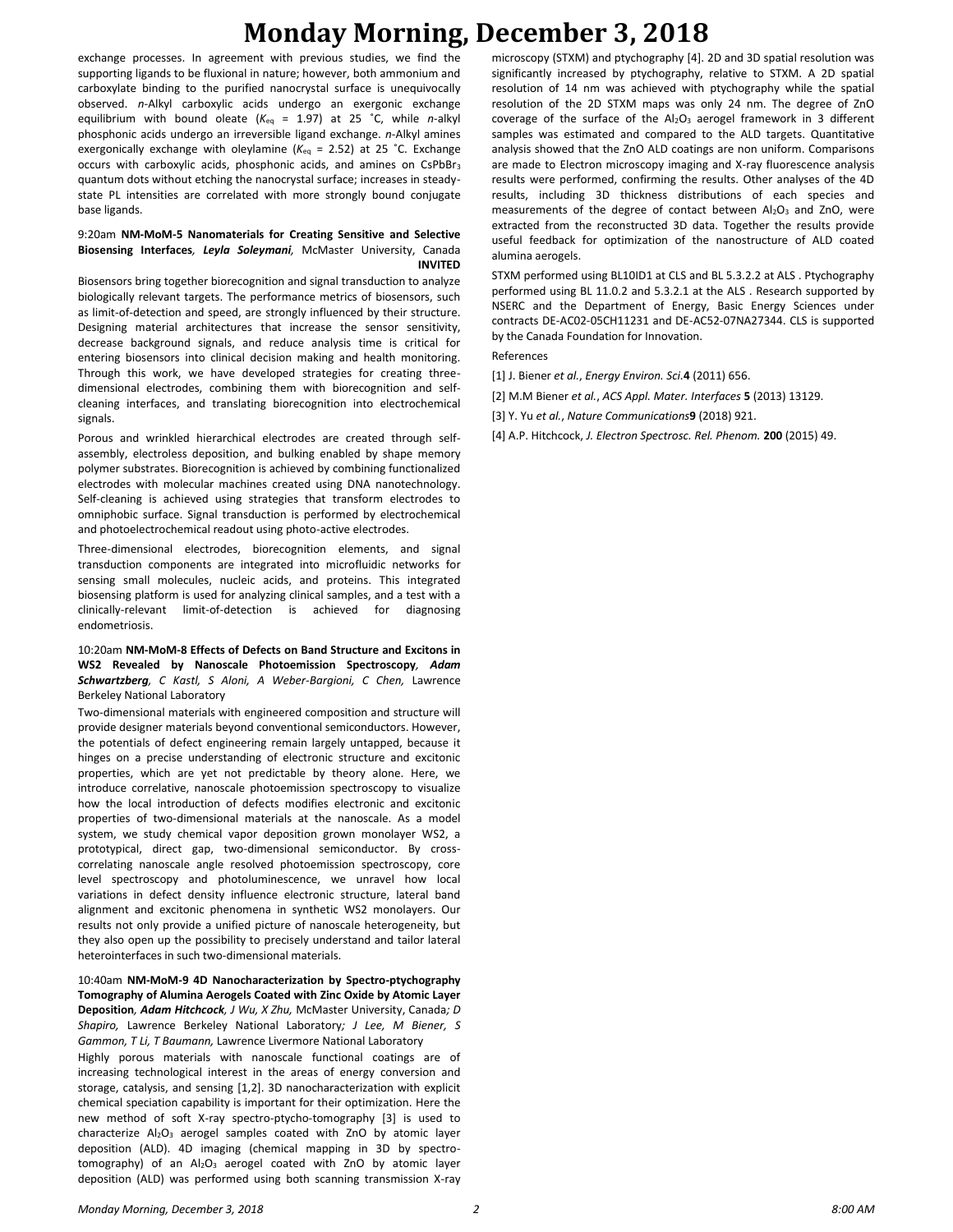### **Monday Afternoon, December 3, 2018**

### **Nanomaterials Room Naupaka Salon 5 - Session NM-MoE**

#### **NanoCatalysis**

**Moderator:** Fumitaro Ishikawa, Ehime University

5:40pm **NM-MoE-1 Strong Interactions Between the Admetal and Molybdenum Carbide Substrates for Catalyzing H2 Related Reactions***, Chuan Shi,* Dalian University of Technology, China **INVITED** Transition metal carbides (TMCs) are known to display catalytic properties similar with those of noble metals. The high activity of TMCs compared with their parent metals originates from a modification of the electronic properties from the addition of carbon, which in turn affects the binding strength and the reactivity of adsorbates. In the present talk, special interest will be focused on employing TMCs as a substrate to load another metal and the strong interactions between the admetal and the carbide. Several reactions involved will be discussed, including dry reforming of methane, water gas shift and reverse water gas shift reactions [1,2], as well as liquid phase reforming of methanol for  $H_2$  production [3].

#### **References:**

[1] X. Zhang, X. Zhu, L. Lin, S. Yao, M. Zhang, X. Liu, X. Wang, Y.W. Li, C. Shi\*, D. Ma, "Highly Dispersed Copper over β-Mo2C as an Efficient and Stable Catalyst for the Reverse Water Gas Shift (RWGS) Reaction", *ACS Catalysis* 7 (2017) 912-918.

[2] S. Yao, X. Zhang, W. Zhou, R. Gao, W. Xu, Y. Ye, L. Lin, X. Wen, P. Liu, B. Chen, E. Crumlin, J. Guo, Z. Zuo, W. Li, J. Xie, L. Lu, C.J. Kiely, L. Gu, C. Shi\*, J.A. Rodriguez\*, D. Ma\*, "Atomic-layered Au clusters on α-MoC as catalysts for the low-temperature water-gas shift reaction", Science, (2017). *Science*, 357, (2017) 389.

[3] L. Lin, W. Zhou, R. Gao, S. Yao, X. Zhang, W. Xu, S. Zheng, Z. Jiang, Q. Yu, Y.W. Li, C. Shi\*, X.D. Wen, D. Ma\*, "Low-temperature hydrogen production from water and methanol using Pt/alpha-MoC catalysts", *Nature*, 544 (2017) 80-83

#### 6:20pm **NM-MoE-3 Nanostructured MoO3/Al2O<sup>3</sup> Powders and Films for Chemical-Looping Oxidative Dehydrogenation of Ethane***, H. Henry Lamb, P Novotný, S Yusuf, F Li,* North Carolina State University

Ethylene, a major petrochemical building block, is produced industrially by endothermic steam cracking of ethane and petroleum naphtha at 800- 850°C. Catalytic oxidative dehydrogenation (ODH) of ethane offers huge potential for reductions in energy consumption and greenhouse gas emissions; however, ethane ODH using co-fed  $O<sub>2</sub>$  also requires costly cryogenic air separation [1]. As an alternative, we are investigating redox catalysts that operate in a cyclic mode (chemical looping, CL) and utilize lattice oxygen (O<sup>2</sup>) as the sole oxidant [2-3]. One monolayer (1 ML) equivalent MoO<sub>3</sub>/Al<sub>2</sub>O<sub>3</sub> catalysts prepared by conventional impregnation and calcination methods contain highly dispersed supported molybdate species and exhibit high ethylene selectivity (>95%) in CL-ODH at 500- 550°C. In contrast, at higher MoO<sub>3</sub> loadings the  $Al_2(MOO_4)_3$  bulk phase predominates, as evidenced by Raman spectroscopy and x-ray diffraction (XRD); these catalysts have somewhat higher activity albeit 10–12% lower ethylene selectivity under equivalent conditions. X-ray photoelectron spectroscopy (XPS) studies indicate that high ethylene selectivity correlates with reduction of Mo<sup>+VI</sup> to Mo<sup>+V</sup>. The presence of Mo in lower oxidation states (+V, +IV) triggers  $H_2$  and CH<sub>4</sub> generation resulting in selectivity loss. Interaction of molybdate species with the  $Al_2O_3$  support appears to decrease reducibility and enhance ethylene selectivity in CL-ODH. Even after extended reduction in ethane at 550°C, the monolayer catalyst retained about 25% Mo<sup>+VI</sup>. In contrast, for 3 ML equivalent catalysts, surface Mo<sup>+VI</sup> is rapidly consumed, and its concentration eventually approaches zero. To better elucidate the nature of the catalytically active sites, model catalysts consisting of nanostructured MoO<sub>3</sub> films on c-plane sapphire were deposited at 580°C by molecular beam epitaxy using a conventional Knudsen cell. The sapphire substrate after annealing at 700°C in UHV exhibited a streaky reflection high-energy electron diffraction (RHEED) pattern. Films deposited at short times (<1 min) were polycrystalline with relatively smooth surfaces (1.1 nm RMS roughness by atomic force microscopy). XPS revealed that MoO<sup>3</sup> films deposited *in vacuo* were oxygen-deficient. Surface asperities grew with deposition time and with annealing at 700°C in UHV. The catalytic properties of the films are currently under investigation using molecular beam methods.

1. C.A. Gärtner, A.C. van Veen, J.A. Lercher, *ChemCatChem* 5 (2013) 3196– 3217.

2. S. Yusuf, L. Neal, V. Haribal, M. Baldwin, H.H. Lamb, F. Li, *Appl. Catal. B* 232 (2018) 77-85.

3. P. Novotný, S. Yusuf, F. Li, and H.H. Lamb, *Catal. Today* (2018) in press.

6:40pm **NM-MoE-4 Fabrication of Visible Light Active Nanostructured TiO2/Cu2O Heterojunction Thin Films***, Anna Patricia Cristobal, M Ramos, A Montallana,* University of the Philippines, Philippines*; L Zhang, J Chu,*  National Taiwan University of Science and Technology, Taiwan, Republic of China*; M Vasquez,* University of the Philippines, Philippines

Designing multiphase or multicomponent semiconductor heterojunctions is a promising strategy to enhance the performance of photocatalytic materials. Titanium dioxide  $(TiO<sub>2</sub>)$  is a material of interest as a photocatalytic material because of its availability, stability, and costeffectiveness. However, one major drawback of  $TiO<sub>2</sub>$  is its wide band gap resulting to photocatalytic activity in the UV region only. Through heterojunction coupling of  $TiO<sub>2</sub>$  with a lower band gap semiconductor such as cuprous oxide (Cu<sub>2</sub>O) with a direct band gap of 2.17 eV, visible light active photocatalytic activity can be achieved. TiO $_2$ /Cu $_2$ O heterojunction thin films were assembled in a configuration wherein the junction of the coupled semiconductors is exposed to light irradiation for photocatalysis. This design ensures that photocatalytic reaction can occur in both semiconductors since they are exposed to the light source. A layer of  $TiO<sub>2</sub>$ thin film was deposited on (100) silicon (Si) substrate via reactive RF magnetron sputtering coupled with post deposition thermal annealing at 500°C. To form the heterojunction, ordered Cu clusters were patterned on top of the  $TiO<sub>2</sub>$  layer through a mask. The deposited Cu were transformed into Cu2O by thermal oxidation at 200°C in air atmosphere followed by slow cooling at a rate of 0.48°C/min. The TiO2/Cu2O heterojunction films were characterized using XRD and FE-SEM with EDS mapping. Photocatalytic performance was evaluated by visible light photodegradation of methylene blue dye as the test analyte. The XRD pattern of the  $TiO<sub>2</sub>/Cu<sub>2</sub>O$ heterojunction film indicated the existence of rutile and anatase phases of TiO<sub>2</sub> as well as the existence of mostly Cu<sub>2</sub>O phase. SEM image of the  $TiO<sub>2</sub>/Cu<sub>2</sub>O$  showed a patterned thin film design composed of a  $TiO<sub>2</sub>$  thin film layer decorated with grain-like  $Cu<sub>2</sub>O$  clusters that are approximately 500  $\mu$ m in diameter. At higher magnification, the TiO<sub>2</sub> thin film exhibited a porous columnar structure while the Cu<sub>2</sub>O is characterized by terraced grain-like structures. Using an effective thin film surface area of 1.0 cm x 2.5 cm, around 50% removal rate of methylene blue was observed in 6 h of visible light irradiation. This promising approach of designing immobilized heterojunction thin films offers a potential for wastewater treatment applications using visible light irradiation.

7:00pm **NM-MoE-5 Enhanced Photocatalytic Activity of Plasma-modified Electrospun PVA/TiO2 Nanocomposites***, Arantxa Danielle Montallana, A Cristobal,* University of the Philippines, Philippines*; B Lai, J Chu,* National Taiwan University of Science and Technology, Taiwan, Republic of China*; M Vasquez,* University of the Philippines, Philippines

Poly(vinyl alcohol)/titanium oxide **(**PVA/TiO2) nanocomposites were successfully synthesized using the electrospinning method. 1% (w/v) <25 nm TiO<sup>2</sup> nanoparticles (NP) were dispersed in 12% (w/v) PVA solution and was electrospun using the following parameters: V = 15 kV, tip-to-collector distance = 15 cm, and flow rate = 0.5 mL/hr. The nanofibers were collected on an aluminum foil mounted to a 3 in diameter grounded electrode rotating at ~850 rpm. Scanning electron microscopy images revealed a smooth and continuous fiber morphology with average fiber diameter of 281.84 ± 53.47 nm. Energy dispersive x-ray spectroscopy maps showed the dispersion of TiO<sub>2</sub> NPs in the nanofiber mats (NFMs). Raman spectral analysis showed TiO<sub>2</sub> peaks at 142.76, 394.64, 515.42, and 639.07  $cm<sup>-1</sup>$ confirming the integration of the NPs in the NFM. No changes were observed in the PVA peak at 2911.7  $cm<sup>-1</sup>$  after TiO<sub>2</sub> NP loading, implying that the addition of  $TiO<sub>2</sub>$  NPs did not alter the chemical composition of PVA and  $TiO<sub>2</sub>$ . The NFMs were irradiated with a 13.56 MHz radio frequency plasma system using oxygen gas for 1 min exposure time. Plasma exposure allowed the controlled etching of the nanofiber to expose the  $TiO<sub>2</sub> NP$  on the surface. Using a 3 x 3 cm<sup>2</sup> NFM, photodegradation of methylene blue (MB) as the test analyte under UV irradiation was conducted. UV-vis spectral analysis was used to monitor the change in concentration of MB. After 9 hr irradiation, pristine samples showed 83% removal of the dye while plasma-treated samples showed 90% removal rate. Using only TiO<sub>2</sub> NP, 95% removal efficiency was achieved after 4 hr UV irradiation. However, use of NPs only for photodegradation is not advisable since it

References: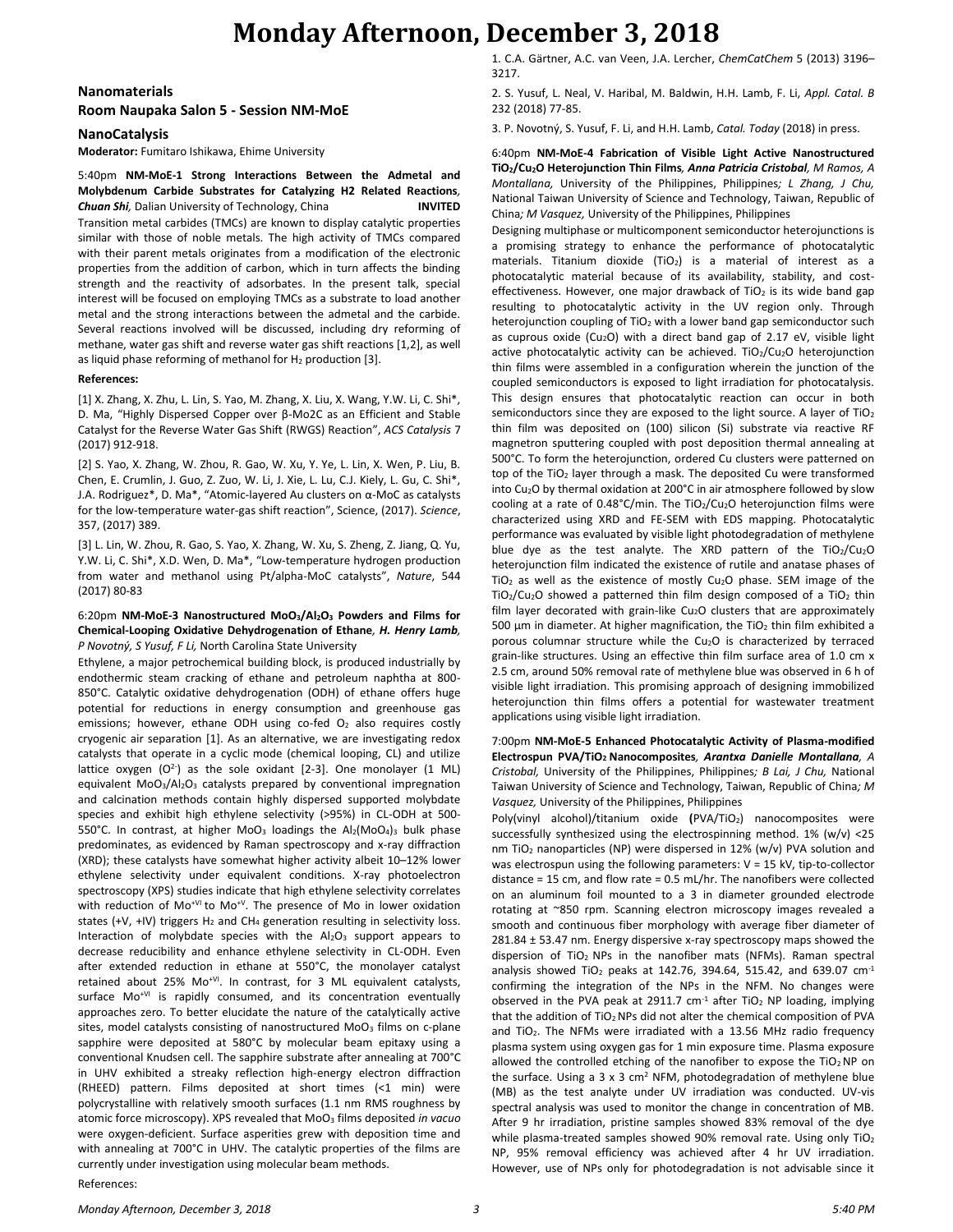### **Monday Afternoon, December 3, 2018**

becomes difficult to collect and reuse the NPs. Thus, immobilizing the  $TiO<sub>2</sub>$ NPs would allow reusability of the photocatalytic nanocomposites.

7:40pm **NM-MoE-7 Large Scale Production of Nanoparticle Catalysts for Biomass Conversion Processes***, E Roberts, L Wang,* University of Southern California*; F Baddour, D Ruddy, S Habas,* National Renewable Energy Laboratory, USA*; N Malmstadt, Richard Brutchey,* University of Southern California

In order to realize more sustainable routes for the conversion of biomass into useful liquid fuels, the use of lower-cost and more Earth-abundant catalysts is required. This necessitates the development of advanced catalysts that promote the desired transformations (e.g., hydrogenation, deoxygenation), while resisting deactivation, and that can be produced cost-effectively at relevant scales. Advances in the controlled synthesis of colloidal nanoparticle catalysts have resulted in the demonstration of promising catalytic performance for these materials, with Earth-abundant transition metal and transition metal carbide nanoparticles representing two such examples. Research by our team has focused on developing chemistry that enables precise control over nanoparticle catalyst phase and/or morphology. This presentation will focus on recent developments regarding the translation of these chemistries to continuous flow reactors for nanoparticle catalyst scale up. A key metric for scale up is ensuring that the resulting nanoparticles synthesized in flow are functionally equivalent to those produced in small (mL) batch reactors. The catalytic performance of these nanoparticles will be compared between those produced in batch and continuous flow, and further compared to their "bulk" material equivalents, for key transformations of model biomass compounds.

8:00pm **NM-MoE-8 Influence of a Tailored Nanoparticle Composite Cathode on Electrochemical Properties of Anode-Supported Solid Oxide Fuel Cells***, Jong-Eun Hong, H Ishfaq, T Lim,* Korea Institute of Energy Research (KIER), South Korea*; S Lee,* Korea Institute of Energy Research (KIER),South Korea, South Korea*; K Lee,* DGIST, South Korea*; R Song,* Korea Institute of Energy Research (KIER), South Korea

Application of nanocatalysts to a solid oxide fuel cells cathode is expected to increase triple phase boundary (TPB) density and electrocatalytic reactivity to oxygen reduction reaction, resulting in performance improvement. Thus a conventional Sr- and Fe-doped LaCoO<sub>3</sub> (LSCF) based composite cathode was tailored with nanoparticles of a multi doped ceria that has an enhanced ionic conductivity and evaluated for electrochemical properties. In this study, Sm- and Nd-doped ceria (SNDC) nanoparticles were successfully prepared on the composite cathode via an in situ sol–gel process, which was confirmed by field emission scanning electron microscopy analysis. The tailored nanoparticle cathode indicated an increase in power density for a reduction of polarization resistance in anode supported SOFCs. It was attributed that more conductive nanoparticles led to enlarge the specific surface area and promote the reactivity for the cathode reaction.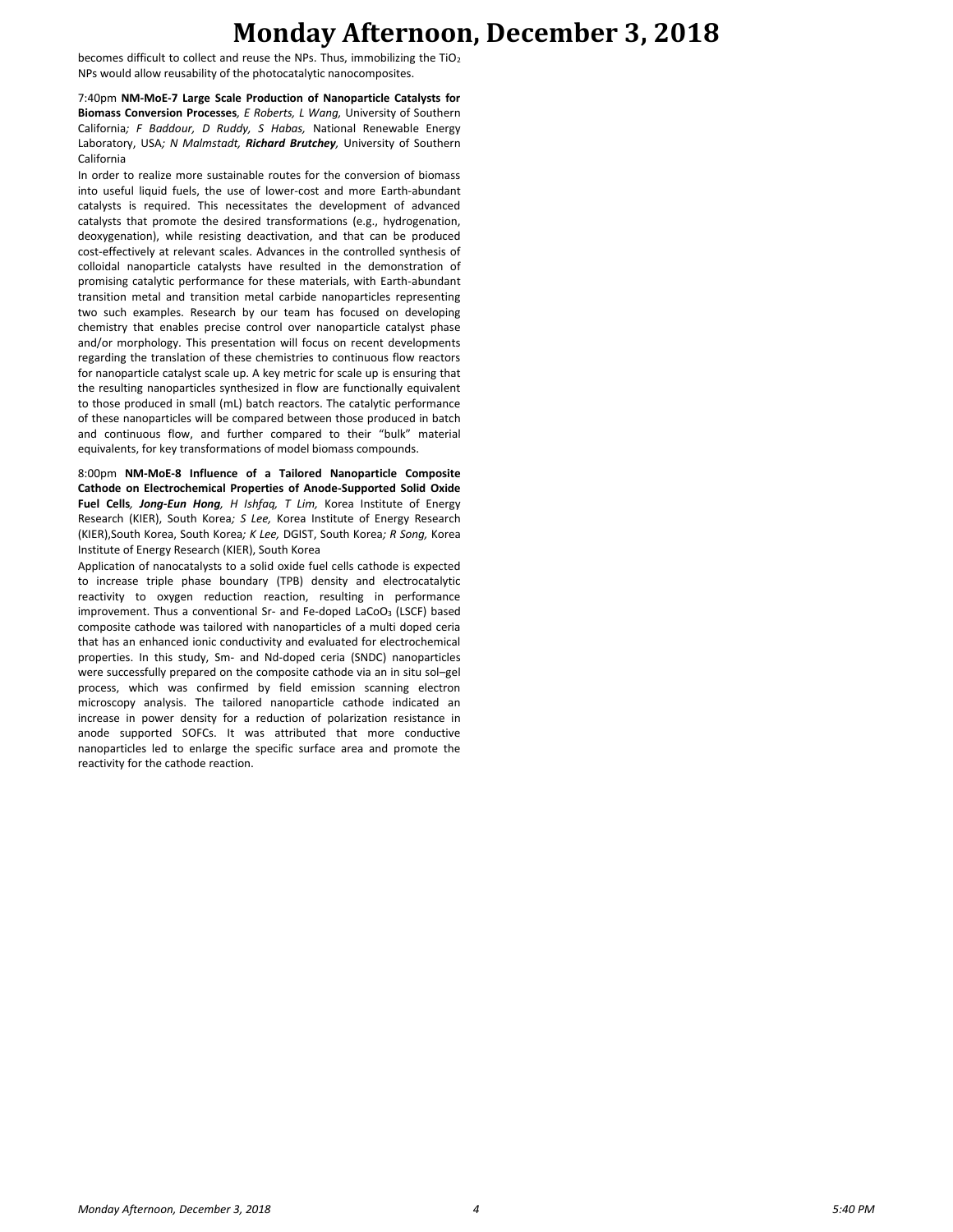## **Tuesday Morning, December 4, 2018**

#### **Nanomaterials**

**Room Naupaka Salon 5 - Session NM-TuM**

**Nanofabrication and Nanodevices**

**Moderator:** Adam Hitchcock, McMaster University

#### 8:00am **NM-TuM-1 High-throughput, Continuous Flow Synthesis of Colloidal Nanoparticles as a Safe and Sustainable Nanofabrication Method***, Emily Roberts, R Brutchey,* University of Southern California

In the past two decades, flow chemistry methodologies have been recognized as a step towards more green and sustainable chemical and material production. As an industrial demand for colloidal nanoparticles increases, there will be an increasing need to scale up and process intensify typical small-scale bench-top reactions. In respect to nanofabrication, continuous flow reactors have efficient heat and mass transport, excellent control of local mixing conditions, improved safety, decreased solvent waste, and are automatable. These advantages address green chemistry values by decreasing or preventing waste, improving the atom economy by increasing production yields, offering less hazardous synthetic methods, increasing throughput, and enhanced energy efficiency.

We will present our recent results on the development of high-throughput, continuous flow reactors for the synthesis of various colloidal nanoparticles. Reactor designs for a wide range of temperatures (150-320 ˚C), using various heating methods (conventional oven, microwave heating, and sand bath), reusable solvents, and one- and two-phase flow will be discussed. The differences between resulting products in terms of yield, morphology, and functionality will also be evaluated. Lastly, the continuous flow methods will be compared to analogous batch reactions to assess the viability of continuous flow nanofabrication methods.

#### 8:20am **NM-TuM-2 Nanoporous Oxide Memristive System & Artificial Synapses for Next Generation Electronic Device Application***, Gunuk Wang,* Korea University, Republic of Korea

The two-terminal oxide-based memristive switch is garnering enormous interest for the development of next-generation nonvolatile memory beyond current Si-based memory technology and is concurrently considered as an artificial synapse candidate for the neuromorphic computing hardware. In this talk, I will introduce a breakthrough and attractive approach, that is utilized a nanoporous oxide structure as a switching medium, for fabricating simple and cost-efficient high-density memory arrays with acceptable switching performances, low power consumption, and low electroforming voltage (or forming-free). I will talk a topic about the single nanopore (SNP)-based SiOx memories that enable unipolar switching through its internal vertical nanogap, which outperforms the switching ability of any other unipolar memory [1-3]. As a second part, I will briefly introduce our recent approaches and achievements for the neuromorphic device technology using two-terminal self-rectifying memristor synapse employing a Pt/Ta<sub>2</sub>O<sub>5-y</sub>/nanoporous (NP) Ta<sub>2</sub>O<sub>5-x</sub>/Ta layers [4,5].

#### **References** :

[1] S. Kwon et al., *Nano Lett,* 2017, 17, 7462.

[2] G. Wang et al., *Nano Lett*. 2014, 14, 4694.

[3] G. Wang et al., *ACS Nano*, 2014, 8, 1410.

[4] W. Huh et al., Adv, Mater. In press 2018.

[5] S. Jang et al., under review 2018.

#### 8:40am **NM-TuM-3 Synaptic Plasticity and Learning Behaviors Mimicked in Electromigrated Au Nanogaps***, Keita Sakai, K Minami, S Tani, T Sato, M Ito,* Tokyo University of Agriculture & Technology, Japan*; M Yagi,* National Institute of Technology, Ichinoseki College, Japan*; J Shirakashi,* Tokyo University of Agriculture & Technology, Japan

For many years, neuromorphic devices that can mimic functions of biological brains have been studied in the field of neuromorphic engineering. The synaptic functionality of neuromorphic hardwares originates in a gradually modified resistance. Previously, we have investigated simple methods for controlling the tunnel resistance of the nanogaps called activation. In this technique, electromigration is induced between nanogap electrodes by a field emission current, resulting in the reduction of the gap width. The tunnel resistance of the nanogaps also decreases after activation. In this study, we apply the activation procedure for Au nanogaps and demonstrate the experimental implementation of synaptic functions in Au nanogaps. First, Au nanogaps were fabricated by electron-beam lithography and lift-off process. Then, a fixed width and height voltage pulse was loaded to Au nanogaps periodically. After the applied pulse was removed, current decayed rapidly at the beginning of the time followed by a gradual fading to a stable level. By increasing the number of stimulations, the relaxation time increased, implying a slow fade in forgetting process time. Meanwhile, it was observed that current level was clearly elevated, showing a potentiation of synaptic weight. These phenomena confirm the STP-to-LTP transition in our device. These results indicate that inorganic synapses are successfully achieved using Au nanogaps controlled by the activation.

#### 9:00am **NM-TuM-4 Preparation and Corrosion Properties of Bulk Nanocrystalline Two-phase Ag-25Cu Alloys***, Zhongqiu Cao, X Yin, Q Tian, Y Wang, K Zhang, J Lu,* Shenyang Normal University, China

In this paper, two bulk nanocrystalline LPRAg-25Cu and MAAg-25Cu (at.%) alloys were prepared by liquid phase reduction and mechanical alloying methods, respectively, and afterwards hot pressing process. Fig. 1 depicts the X-ray diffraction (XRD) pattern (a) and the transmission electron microscopy (TEM) photograph (b) of LPRAg-25Cu alloyed powders. These alloyed powders have no impurities with about 10 nm average grain sizes. The densities of two bulk nanocrystalline Ag-25Cu alloys exceed 99%. The average grain size measured by XRD is about 13 nm after liquid phase reduction and about 27 nm after hot pressing, about 8 nm after mechanical alloying and about 19 nm after hot pressing.

Fig. 2 depicts the microstructures of two nanocrystalline alloys and a coarse grained counterpart (PMAg-25Cu). They all are composed of two phases. One is  $\alpha$  phase rich in Ag, the other is  $\beta$  phase rich in Cu. The microstructure of coarse grained PMAg-25Cu alloy is extremely inhomogeneous. The microstructure of nanocrystalline LPR or MAAg-25Cu alloys is more homogeneous than that of coarse grained PMAg-25Cu alloy, while the microstructure of nanocrystalline LPRAg-25Cu alloy is most homogeneous.

Fig. 3 depicts Open Circuit potential (a), polarization (b), EIS (c), and Mott-Schottky (d) curves of three Ag-25Cu alloys. Corrosion rates of three Ag-25Cu alloys increase in the range of PMAg-25Cu, MAAg-25Cu and LPRAg-25Cu alloys. The corrosion rate of nanocrystalline alloy is faster than that of corresponding coarse grained alloy. The faster corrosion rates are attributed to the different microstructures of three Ag-25Cu alloys prepared by the different processes including the grain size as well as phase distribution and compositions. EIS plot of coarse grained PMAg-25Cu alloy is composed of a single capacitive loop. The corrosion process is controlled by electrochemical reactions. EIS plots of nanocrystalline MAg-25Cu and LPRAg-25Cu alloy are composed of a single capacitive loop with diffusion tail. The corrosion processes of two nanocrystalline Ag-25Cu alloys are controlled by diffusion. The passive films formed on three Ag-25Cu alloy surface exhibit n-type semiconducting properties. The passive current density of LPRAg-25Cu alloy is lower than that of PMAg-25Cu alloy, but higher that of MAAg-25Cu alloy. Thus, the chemical stability of passive films on MAAg-25Cu alloy surface is highest.

#### **Acknowledgements**

This work is financially supported by the National Natural Science Foundation of China (NSFC) under contracts Nos. 51271127 and 51501118, Liaoning Natural Science Foundation of China under contract No. 201602679.

#### 9:20am **NM-TuM-5 Nanomaterials-enabled Advances in Microfabricated Sensors for Environmental and Health Monitoring***, Roya Maboudian,*  University of California at Berkeley **INVITED**

Accurate detection of toxic and flammable gases is critical to public health and the environment, and to the safe operation of many industrial processes. This presentation will discuss our efforts in low-power gas sensing for health, environmental and process monitoring. The core technology is a suspended polycrystalline silicon microheater functionalized with a number of nanotechnology-based sensing materials, targeting various analytes. Our microheater platform will be described and the latest results in sensitive, selective, and stable detection of several target gas molecules (including  $H_2$ , propane, CO and NO<sub>2</sub>) will be presented. The talk will end with plans for future directions.

#### 10:20am **NM-TuM-8 Nature-Inspired Approaches to Nanotechnologies***, Jong-Souk Yeo,* Yonsei University, Republic of Korea

Biomimetics, Biomimicry, Nature-Inspired, or Biologically Inspired technologies are all referring to the emerging fields where innovations are strongly influenced by the wisdom from nature or biological systems. Biomimetics is the scientific approach of learning new principles and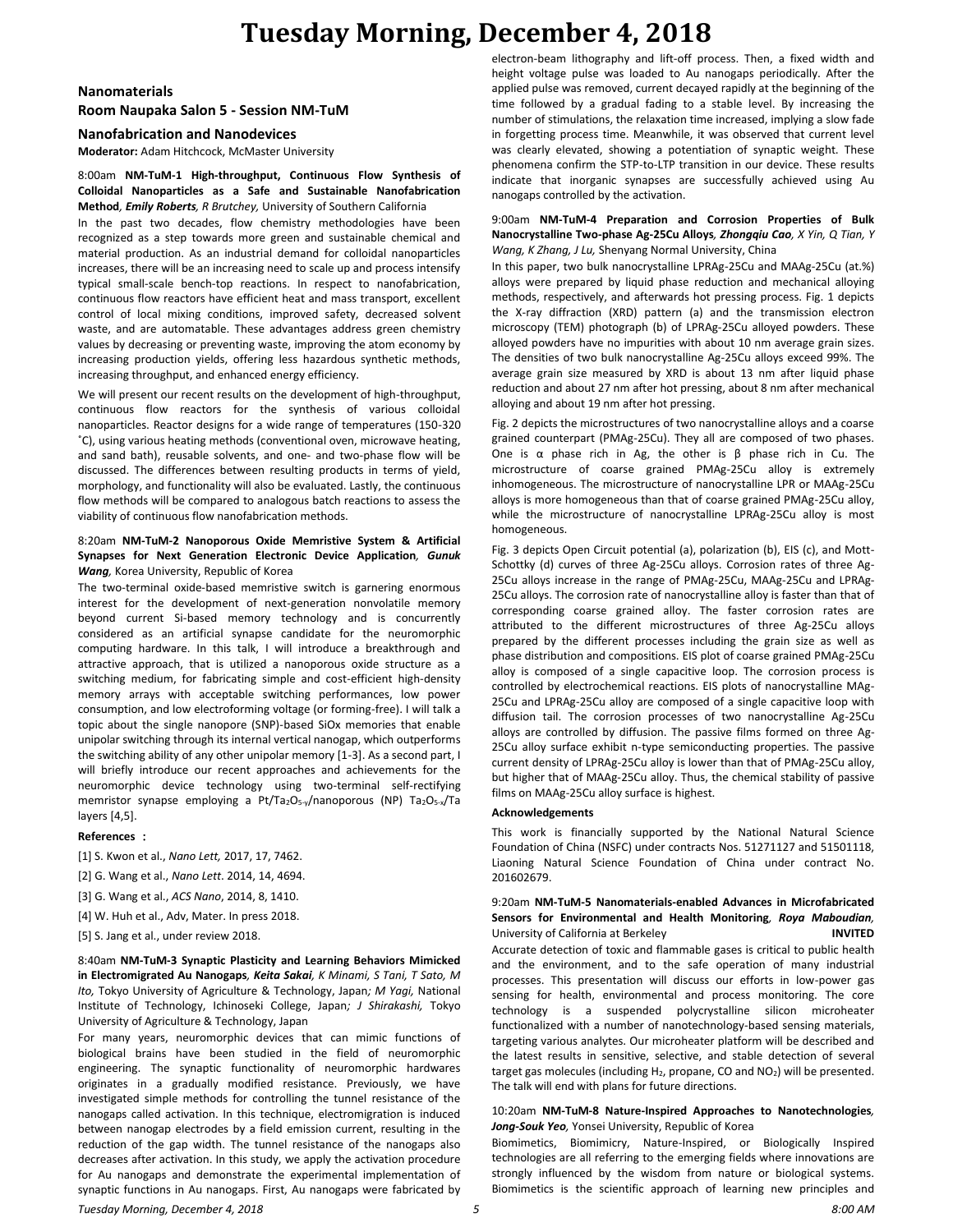# **Tuesday Morning, December 4, 2018**

processes based on systematic study of living organisms, plants, or animals in order to develop novel engineering systems through the convergence of biology, materials science, cognitive science, robotics, and nanotechnology. Especially, the multi-functionality offered by nature can enable various applications with the help of nanotechnology. Multiple levels of approaches are feasible from nature-inspiration – adaptation of how nature works, adoption of what nature provides, or replication of natural processes and functionalities for eco-friendly, sustainable, and highly efficient technologies. In this talk, nature-inspired approaches to nanotechnology will be introduced for next generation technologies in omniphobic surfaces, color reflective displays, neuromorphic semiconductors, stretchable electronics, biomaterials and biosensors enabled by biomimetic surface, optical, electronic, or bio functionalities.

This research was supported by the MIST (Ministry of Science and ICT), Korea, under the "ICT Consilience Creative Program" (IITP-2018-2017-0- 01015) supervised by the IITP (Institute for Information & communications Technology Promotion) and also under the "Mid-career Researcher Program" (NRF-2016R1A2B2014612) supervised by the NRF (National Research Foundation) and by the MOTIE (Ministry of Trade, Industry & Energy (project number 10080625) and KSRC (Korea Semiconductor Research Consortium) support program for the development of the future semiconductor device.

#### 10:40am **NM-TuM-9 A Reproducible Assay for Versatile Biosensing by Surface-enhanced Raman Scattering***, M Al Mamun, N Cole, S Juodkazis, Paul Stoddart,* Swinburne University of Technology, Australia

Over the forty years since its discovery, surface-enhanced Raman scattering (SERS) has attracted significant attention as a sensitive technique for surface analysis. The high sensitivity of SERS and compatibility with microfluidic techniques makes it an attractive option for point-of-care sensing applications. However, we are not aware of any routine analytical applications of SERS that have emerged to date. In particular, SERS substrates are subject to variability due to high sensitivity to nanometre scale structure, complex surface interactions in real-world samples, susceptibility to environmental contamination, and a limited substrate shelf life. Here we report a versatile biosensing technique, where the target analyte is labelled with biotin, and is in turn reliably captured by a streptavidin-coated substrate. Subsequent exposure to an excess of biotin saturates the remaining binding sites and provides an internal intensity reference to assist quantification. Once the analyte has been immobilized via the biotin-streptavidin interaction, a photochemical reduction process is used to deposit silver nanoparticles over the surface. This generates a SERS substrate on demand, with high sensitivity and high reproducibility, while protecting the surface from environmental contamination. Using atto-488 as a model analyte, it has been shown that the process can deliver nanomolar sensitivity. The fluorescent emission of the atto-488 was used to confirm the surface immobilization, but is quenched by the presence of the metal coating in the SERS measurements. With appropriate extensions to an integrated microfluidic platform, the developed technique has the potential to be used to detect a wide range of small molecule targets of interest in body fluids .

#### 11:20am **NM-TuM-11 Molecular Dynamics Investigation for Chemical Effects of Nanobubble Collapse on Precision Polishing***, Yoshimasa Aoyama, N Miyazaki, Y Ootani, N Ozawa, M Kubo,* Tohoku University, Japan

For manufacturing high-performance semiconductor devices, the fabrication of a highly-planar surface is important. As the planarization method, chemical mechanical polishing (CMP) is used for efficient processing. The efficient process leads cost-savings. Therefore, the design of more efficient and more precise CMP process is required. Then, Aida et al. have recently reported that the nanobubble contributes to CMP process[1]. In this polishing process, the water hammer shock is regarded as the elemental process, which brings the jet stream when the nanobubble collapses[2]. From their study, effects of the jet would depend on the solvents around the nanobubble and the inner gaseous species of the nanobubble. However, the details of chemical relationship among CMP process, solvents, and gaseous species are unclear. Therefore, understanding the atomistic CMP mechanism with nanobubble and the chemical effects of solvents and gaseous species in nanobubble collapse phenomenon are required to establish more efficient CMP process. In this study, we performed nanobubble collapse simulation by molecular dynamics method using reactive force field, which is possible to simulate the formation and dissociation of chemical bonds.

First, we prepared the simulation model with vacuum nanobubble in the water solvent and the simulation model without nanobubble. A vacuum nanobubble is modeled by removing the water molecules as the spherical shape. Then, we performed nanobubble collapse simulation and applied a shock for the substrate surface by using "momentum mirror"[3]. From these simulations, we found that the jet was generated in the model with a nanobubble, and this jet brought larger plastic deformation on the substrate, indicating that the nanobubble increased the efficiency of CMP process. Second, in order to investigate the effects of gaseous species in the nanobubble, we prepared nanobubble models with various gaseous species. By determining the density of gas molecules in the nanobubble to satisfy the Young-Laplace law, we succeeded in creating oxygen and nitrogen nanobubble stably. By this procedure, we got to be able to fabricate various gaseous nanobubbles stably and simulate nanobubble collapse process under various solvents and gaseous species. In the conference, we are going to report the atomistic CMP mechanism and chemical effects of solvents and gaseous species in nanobubble collapse simulation.

- [1] H. Aida et al., Precision Engineering, 40 (2015) 81.
- [2] C. D. Ohl et al., Phys. Rev. Lett., 90 (2003) 214502.
- [3] B. L. Holian et al., Phys. Rev. A, 37 (1988) 2562.

#### 11:40am **NM-TuM-12 Determination of Anisotropic Diffusion Ratio on Si(110)-16×2***, Masahiro Yano, T Terasawa, S Yasuda, S Machida, H Asaoka,*  Japan Atomic Energy Agency, Japan

Establishing bottom-up nanofabrication-techniques are required to develop electronic devises and create novel functional devices because further miniaturization using top-down techniques is becoming hard due to fundamental physical and technological limitation. The anisotropic material-diffusion, which dominates the formation of the nanostructures, should be clarified to control the nanofabrication using template surface more precisely. Si(110)-16×2 reconstructed structure has been used as a template for fabricating several types of nanowires and nanodots due to the one-dimensional structure in which the one-atomic-layer steps are arranged at a period of 2.5 nm. However, the influence of the anisotropic material-diffusion on the Si(110)-16×2 surface has not been clarified because of difficulty determining the anisotropic material diffusion ratio on the reconstructed structure.

In this study, we focused on a nano-hole, called as "void", formed during the thermal decomposition of oxide layer on Si, where the pure Si was exposed due to the desorption of the oxide layer to determine the anisotropic Si diffusion rate ratio on the Si(110)-16×2. The void is grown by the Si atoms which was created and diffused on the void bottom decomposed the oxide layer following the reaction, Si + SiO<sub>2</sub>  $\rightarrow$  2SiO $\uparrow$ . The voids were observed by scanning tunneling microscope (STM) at room temperature because the oxide layer is decomposed by STM at high temperatures.

The void sidewall exposed the (17, 15, 1) plane, meaning that the void is surrounded by crystallographically equivalent planes. This indicated that the anisotropic void growth rate ratio depends on only the density ratio of diffusing Si supplied to oxides between the void edges because the reaction and desorption rate of oxide were uniform around the void. The length of the voids along to the step rows of the 16×2 reconstructed structure was longer than that of perpendicular to the step rows. We found that the anisotropy of the void shape decreased as the void became deeper, indicating the reduction of the Si density ratio during the diffusion on the sidewall. Taking the migration of diffusing Si atoms between the adjacent sidewalls and the creation of diffusing Si atoms on sidewalls into account, we determined that the diffusion parallel the step rows of the reconstructed structure at the void bottom was 7 times faster than that perpendicular to the step rows. This diffusing ratio will help to realize the precise control of the nanodots and nanowires formation on the Si(110)- 16×2 reconstructed structure.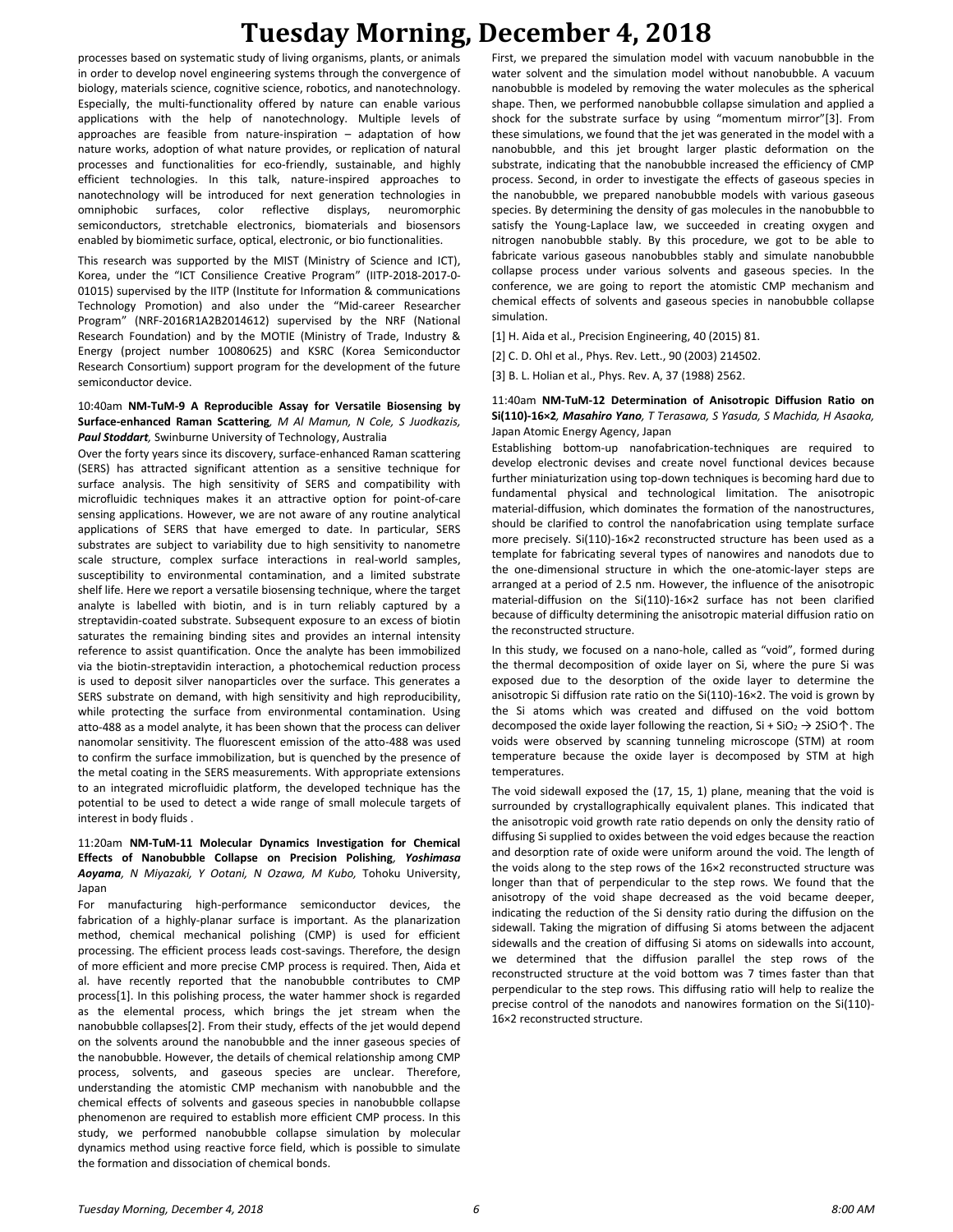#### **Nanomaterials**

**Room Naupaka Salon 1-3 - Session NM-TuP**

**Nanomaterials Poster Session I**

**Moderator:** Shintaro Fujii, Tokyo Institute of Technology

#### **NM-TuP-1 alginate based Nanocomposite for Microencapsulation of Probiotic: Effect of Cellulose Nanocrystal (CNC) and Lecithin***, Monique Lacroix,* INRS-Institut Armand-Frappier, Canada

*Lactobacillus rhamnosus* ATCC 9595 were encapsulated in alginate-CNClecithin microbeads for the production of nutraceutical microcapsules. The concentration of CNC and lecithin in alginate microbeads was optimized by monitoring the viability of *L. rhamnosus* after stabilization of the microbeads by freeze-drying. Results showed that alginate microbeads (AC-0) reduced by 0.95 log CFU/g whereas addition of 13 wt% CNC in alginate microbeads (AC-3) reduced (*P > 0.05*) by 0.01 log CFU/g of bacterial viability after freeze drying. Incorporation of 2 wt% lecithin in alginate-CNC microbeads (ACL-1) also revealed a protective effect during free drying same as alginate-CNC microbeads (AC-3). The compression strength of the freeze-dried ACL-1 microbeads improved 40% compared to alginate microbead alone. Swelling studies revealed that addition of CNC and lecithin in alginate microbead decreased (around 47%) the gastric fluid absorption but increased the dissolution time by 20 min compared to alginate microbeads (A-0). During complete transition through the gastric passage, the viability of *L. rhamnosus* in dried ACL-1 microbeads was 52% higher as compared to *L. rhamnosus* encapsulated in A-0 based beads. The viability of *L. rhamnosus* was also evaluated during storage at 25 and 4˚C. It was found that at 25 and 4˚C storage conditions, the viability of *L. rhamnosus* encapsulated in ACL-1 microbeads decreased by 1.23 and 1.08 log respectively, whereas the encapsulation with A-0 microbeads exhibited a 3.17 and 1.93 log reduction respectively.

#### **NM-TuP-2 In-situ Low Energy Electron Microscopy at Near Ambient Pressures***, Thomas Schulmeyer,* SPECS-TII, Inc.

Low-energy electron microscopy (LEEM) is a spectromicroscopy technique, which allows the study of dynamic processes at surfaces and interfaces. such as thin-film growth, surface reactions, and phase transitions. With the FE-LEEM P90 from SPECS, which is based on the instrument design by Rudolf Tromp from IBM, lateral and energy resolution of below 5 nm and 250 meV, respectively, can be achieved. Depending on the excitation source and the settings on the instrument a variety of different imaging modes are possible: mirror electron microscopy, low energy electron diffraction (LEED), phase contrast imaging, reflectivity contrast, dark field imaging and bright field imaging, as well as photoelectron emission microscopy and spectroscopy. As a new development the technical capabilities of LEEM and PEEM have been extended towards near ambient conditions by developing a special objective lens concept and sample chamber geometry. This enables the analysis of materials and devices under near ambient conditions and even in situ during operation. For this a Laser heater allows for sample temperatures up to 800°C during the measurements. The technical realization will be presented in detail. Furthermore experimental results will be shown on Graphene, Silicon under Nitrogen atmosphere. First results from real surface reactions will be discussed.

**NM-TuP-4 High-performance Nanofibrous LaCoO<sup>3</sup> Perovskitecathode for Solid Oxide Fuel Cells Fabricated via Chemically assisted Electrodeposition***, Seung-Bok Lee,* Korea Institute of Energy Research (KIER), South Korea*; S Rehman,* Korea Institute of Energy Research (KIER),South Korea, South Korea*; T Lim, J Hong, R Song,* Korea Institute of Energy Research (KIER), South Korea

In this study, a new method is developed for the fabrication of nanofibrous LaCoO<sup>3</sup> (LCO) perovskites as cathodes (oxygen electrodes) for solid oxide fuel cells (SOFCs). The proposed method involves chemically assisted electrodeposition (CAED) of mixed metal hydroxide onto a carbon nanotube (CNT) template, followed by a low-temperature heat-treatment process. The CNT template is first fabricated on porous zirconia-based ionconducting scaffolds (ICS) by catalytic chemical vapor deposition (CCVD) of C2H4. Perovskite-type LCO is then fabricated on the CNT template by CAED process of mixed La–Co hydroxide combined with thermal conversion of hydroxide to perovskite oxide. The method proposed here allows for the fabrication of LCO perovskites with a unique nanofibrous structure at reduced temperatures (900 C), while avoiding the formation of pyrochlore phases (e.g., La2Zr2O7), which are typically observed during conventional high-temperature sintering processes of LaCoO<sub>3</sub> with zirconia-based electrolytes. The new method also provides the precise control needed to achieve desired oxide loadings without the need for repeated depositionannealing processes. The anode-supported SOFCs with nanofibrous LCO cathodes on zirconia and ceria scaffolds show high and stable electrochemical performance of 0.95 and 1.27 W cm<sup>2</sup>, respectively, at 800 C. In addition to the absence of insulating pyrochlore phases, the unique nanostructure of the LCO cathode is believed to play a beneficial role in improving the electrochemical properties by providing a large number of active reaction sites and by facilitating mass transport through the porous nanofibrous structure.

**NM-TuP-5 Analysis Insitu of Diffusion-nucleation in Multilayer InAs/GaAs Quantum Dots***, Christian Mercado-Ornelas, A Belio-Manzano, L Espinosa-Vega,* Center for the Innovation and Application of Science and Technology, Universidad Autónoma de San Luis Potosí, Mexico*; V Mendez-Garcia,*  Center for the Innovation and Application of Science and Technology, Universidad Autónoma de San Luis Potosí, México

In(Ga)As semiconductor quantum dots (QDs) as low dimensional materials have been continuously studied due their interest in their optical and optoelectronic properties, from which have improved significantly the performance in nano-devices.[1] However, there are still some challenges to be overcome in order to reach the successful implementation of the QDs structures in common devices, that is the case of the vertical alignment in multilayer . In the present work, it is shown samples InAs/GaAs selfassembled QDs samples grown by MBE. The method implemented to synthesize self-assembled QDs is defined as Stransky-Krastanov growth mode, which is well-known that is based on the lattice mismatch between two different materials, recalling for the heterostructure of InAs/GaAs mismatch which is about 7%, this propitiates an increase of strain energy at the interface given as a result the formation of nanoislands. Therefore it is established that this mechanism is completely governed by strain.<sup>[2]</sup> A fist set of QDs heterostructures proposed in this work were grown on GaAs (100). Growing firstly a 150 nm thick buffer layer, continuing from three up to five multilayers of InAs QDs capped each layer with 10 nm of GaAs at low temperature. Finally, the structures were ended with 200 nm of GaAs. During each one of the growth stages were monitored by RHEED, taking a main importance in the QDs layers.

The transition curves from a 2D surface to the 3D nanoislands were monitored taking the RHEED 002 diffraction spot intensity during the InAs nucleation. Thus, it was performed a mathematical model to analyze the growth procedure in the multilayers of QDs where it was found that the critical thickness  $(H_c)$  decreases as the number of deposited QDs layers increased, such results are explained due to the accumulated strain for successive layers. On the other hand, in the same model proposes an estimation in the adatoms diffusion length, results that remained almost constant, suggesting a similar QDs density in each layer. The vertical alignment of the QDs is a well-known process, associated to the creation of low-strain nucleation centers above each one of the capped dots. Therefore, the similarities in the QDs density in the stacked layers should be expected, which explains the non-variation of adatoms diffusion length.

[1] Yeongho Kim*,* Keun-Yong Ban*,* and Christiana B. Honsberg. Appl. Phys. Lett. **106**, 222104 (2015).

[2] E. Eugenio-López, Victor H. Méndez-García, et al, Physica E 95, 22–26 (2018).

**NM-TuP-6 Analytical Model Proposal for the 2D-3D Growth Mode Transition in the Synthesis of InAs/GaAs Quantum Dots***, Christian Mercado-Ornelas, L Espinosa-Vega, E Eugenio-Lopez, I Cortes-Mestizo,*  Center for the Innovation and Application of Science and Technology, Universidad Autónoma de San Luis Potosí, Mexico*; V Mendez-Garcia,*  Center for the Innovation and Application of Science and Technology, Universidad Autónoma de San Luis Potosí, México

The synthesis and properties of low dimensional materials have been studied to improve significantly the performance in nano-devices. This is the case of semiconductor quantum dots (QDs), which have become a topic of interest due to their application in new electronic and optoelectronic devices. Thus, the development of analytical tools that could assist in describing the QDs growth becomes of crucial importance. In the present work, an analytical model to study the diffusion of the adatoms related with the nucleation of the QDs is reported.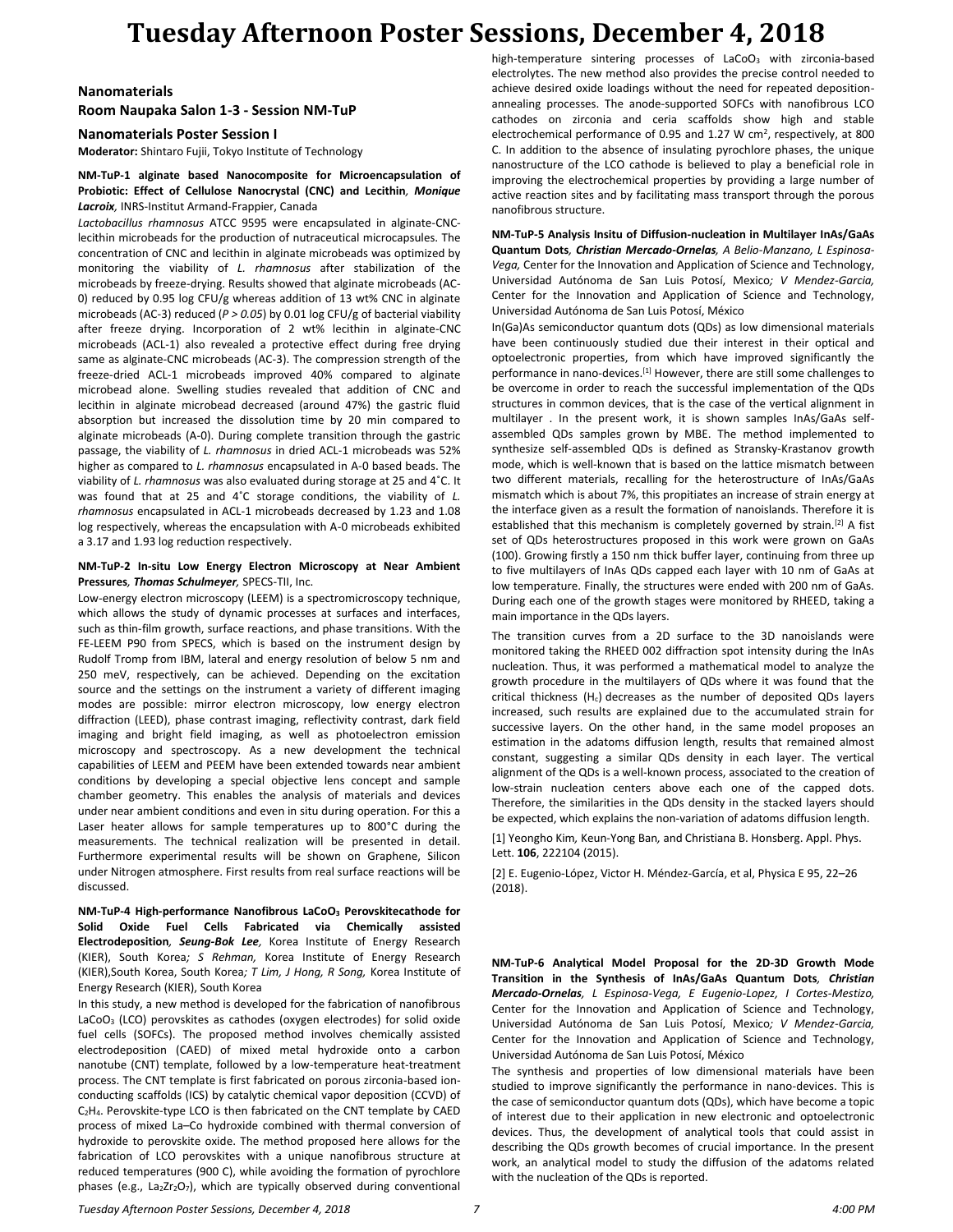As a starting point, it is schemed that along the 2D-3D transition the QDs self-assembling process is controlled with adatoms diffusion mechanisms, and so the surface density *r* of diffusing species evolves according to ∂ρ⁄∂t=D∇ <sup>2</sup>ρ, where *D* is the diffusion coefficient. Considering an in-plane isotropic media the equation can be solved in cylindrical coordinates, and ρcan be expressed as ρ(r, φ, t)=∑*Xj*(*r, φ*)e -Km t , where *Xj*(*r, φ*) is the 2D diffusion coordinate and *K<sup>m</sup>* is termed as the rate constant which is proportional to *D*.

In order to analyze the QDs nucleation, the RHEED 002 diffraction spot was experimentally monitored in order to get for 2D-3D transition curves of the strained system InAs/GaAs. This RHEED spot intensity in particular accounts for the scattered intensity related to the islands nucleation. According to the kinematics theory, the intensity can be written as:

#### I(t)∝|A(q)|<sup>2</sup>|(1-e i**q**d ) -1+∑θj(t)e-ij**q**<sup>d</sup>| 2

Here *q* is the scattering vector, *d* is the layer spacing, *q*(*t*) is the timedependent coverage of the nth layer and *A*(*q*) is the scattering amplitude. These terms are related to  $p(r, \varphi, t)$ . Considering the first order of scattered intensity equation as a solution for the adatoms diffusion, reaching an equilibrium 2D state *I*(*t*) can be expressed as I(*t*)= $|(1-e<sup>K</sup><sub>m</sub><sup>t</sup>)|$ . Since the QDs nucleation process takes place not before the critical thickness *Hc* has been reached, *I*(*t*) must be rewritten as follows:

#### l(t)=|1-e<sup>-K</sup>m<sup>(t-H</sup>c<sup>)</sup>|

This model was proven during the MBE growth of InAs QDs on GaAs (100) substrates. By fitting *I*(*t*) to the RHEED experimental intensity curves it was found that *H<sup>c</sup>* did not present a significant dependence on the buffer layer growth temperature, *TBL*. However, the *K<sup>m</sup>* parameter decreased from 6.01 to 5.35 as *TBL* increased. Since *K<sup>m</sup>* is proportional to the surface adatoms diffusion, it means that QDs density increased as *TBL* increased. Atomic force microscopy (AFM) measurements corroborated such information and consequently validated our theoretical model.

#### **NM-TuP-7 Fano Resonances at Interference of Electron Waves in Geometrically Inhomogeneous Semiconductor 2D Nanostructures***, Victor*  **Petrov**, Institute of Radio Engineering and Electronics RAS, Russian Federation

Fano resonances (FRs) in a semiconductor 2D nanostructure (NS) geometrically inhomogeneous along the propagation of the electron wave (EW) (the x-axis) are theoretically investigated. As is known, FRs [1] arise from interference of EWs propagating along two channels:one of them in the continuous energy spectrum, and the other - a quasistationary state against the background of this spectrum. The considered symmetric along the z-axis NS consisted of three sequentially arranged rectangular quantum wells (QWs) in which the motion of the particle was limited along the zaxis: QW<sub>1</sub> of width L<sub>1</sub> at x < - a, QW<sub>2</sub> of width L<sub>2</sub> at - a < x < a and QW<sub>3</sub> of width  $L_1$  at  $x > a$ . It was assumed that  $L_1 < L_2$ . In this case, the potential along the x-axis abruptly changed at the points  $x = -a$  and  $x = a$ , and in each QW a series of quantum-size subbands (QSSs) was formed. Thus the energy QSSs  $E_{(1),n}$  in QW<sub>1</sub> and  $E_{(3),n}$  in QW<sub>3</sub> was the same for the same width of this QWs. In a wide QW<sub>2</sub> the distance between QSSs  $E_{(2),m}$  was less than the distance similar number of QSSs in  $QW_1$  and  $QW_3$  (figures 1,2,3 in round brackets indicate the number of the QW, and n and m – number of QSSs, respectively, in QW<sub>1</sub>, QW<sub>3</sub> and QW<sub>2</sub>). Therefore, in QW<sub>2</sub> formed longitudinal rectangular QW along the x- axis of width 2a, due to the different energy position of the QSSs in QW<sub>1</sub>, QW<sub>3</sub> and QW<sub>2</sub>. These QWs also formed QSSs  $E_{x(2),t}$  due to the restriction of motion in them along the xaxis. These QSSs were the quasistationary states providing the formation of FRs in the considered NS. We calculated the dependence of the NS transmission coefficient  $|T(EX)|^2$  for the electron wave of the unit amplitude propagating from the  $QW_1$  along the lower QSS E(1),1,0n its longitudinal energy  $E_x$  in the range  $E_{(1),1}$ <  $E_x$ <  $E_{(1),2}$ . The widths of the QWs  $L_1$ and  $L_2$  in the symmetric on the z-axis NS were chosen so that in this range of variation of  $E_x$  in  $QW_2$  there exist at least two longitudinal QWs of different depths with quasistationary states:  $QW_{x,1}$ , formed by the QSSs  $E_{(1),2}$ ,  $E_{(2),2}$  and  $E_{(3),2}$ , and lying higher in energy QW<sub>x,2</sub>, formed by the QSSs  $E_{(1),2}$ ,  $E_{(3),2}$  and  $E_{(3),2}$ . In this case, the wave propagation to QW<sub>2</sub> was possible only through this overlying OSS, since the transition from the OSS  $E_{(1)1}$  in  $QW_1$  to the E<sub>(2),2</sub> QSS in  $QW_2$  was forbidden by the symmetry of the NS. At the same time, the wave propagation in the channel in the continuous spectrum and in the quasistationary state with the corresponding energy was possible in  $QW_2$ . Further, the interfering waves propagated in  $QW_3$  also along one lower QSS with energy E  $_{(3),1}$  = E<sub>(1),1</sub>. Thus, when changing E<sub>x</sub>, depending on  $|T(EX)|^2$ , FRs appeared.

**NM-TuP-8 Surface Nanostructures Composed of Thiolated Cyclodextrin/Au and Fe Species: Gas- and Liquid-Phase Preparation***, S Kotorova,* Institute of Nuclear and Physical Engineering, FEI STU, Slovakia*; Monika Jerigova,* Comenius University, Bratislava, Slovakia*; D Lorenc,*  International laser center, Bratislava, Slovakia*; M Prochazka,* Polymer Institute, Slovak Academy of Sciences, Bratislava, Slovakia*; D Velic,*  Comenius University, Bratislava, Slovakia

Supramolecular surface nanostructures have application potential as functional devices. Studied system consists of a host molecule of monothiolated β-cyclodextrin chemically adsorbed on an Au surface through a S–Au bond (assigned as Au-S-CD) and of Fe species incorporated as the guest. Secondary-ion mass spectrometry (SIMS) is used to study the formation and composition of these surface supramolecular nanostructures.

The Fe species were prepared by pulsed laser ablation in water and thermal effusion in vacuum. Using laser ablation in water, the solution of Fe species was dropped on Au-S-CD. The relevant mass peaks were observed at 1227 m/z, 1243 m/z and 1260 m/z and were assigned to  $C_{42}H_{68}O_{34}SNa-Fe^+$ ,  $C_{42}H_{68}O_{34}SKFe^+$ ,  $C_{42}H_{68}O_{34}SNa-FeO^+$  and  $C_{42}H_{68}O_{34}SK-FeO^+$ , which can be interpreted as supramolecular complexes with Fe as  $C_{42}H_{68}O_{34}S$ Na-Fe and  $C_{42}H_{68}O_{34}SK$ -Fe or adducts with FeO as  $C_{42}H_{68}O_{34}SNa$ -FeO and  $C_{42}H_{68}O_{34}SK-FeO$ , respectively. The comparison of isotope distributions with the experimental data supported the presence of a supramolecular host–guest complex between Au-S-CD and the Fe species and an adduct between Au-S-CD and FeO. The Fe species were presumably the first product of the ablation, so the formation of a supramolecular CD-Fe complex was preferential. Presumably, the second product of the ablation were the FeO species. Thermal effusion, even with a cooled surface, was negative with respect to the complex observation, no mass peaks corresponding to supramolecular complexes were observed. Nevertheless, a glucopyranose unit of the CD-S molecule and a variety of molecular fragments corresponding to CD-S associated with Fe and FeO were observed. One can assume that supramolecular complex formation is in this case also dependent on the surface diffusion of the Fe species. Since the surface diffusion of the Fe species at this low temperature might be minimized, the probability of complex formation might be close to zero.

#### This work was supported by VEGA 1/0400/16 .

References

[1] L. Rabara, M. Aranyosiova, D. Velic, Appl. Surf. Sci. 2011, 6, 1886–1892.

[2] S. Halaszova, M. Jerigova, D. Lorenc, D. Velic, ChemPhysChem 2015, 10, 2110–2113.

#### **NM-TuP-9 Controlled Pore Arrangement of Silicon Nanoparticles Having Mesoporous Structure***, Taisuke Kuga, K Sato,* Tokyo Denki University, Japan

In recent years, semiconductor nanoparticles (NPs) having mesopores have been applied in a wide range of environment, energy and medicine fields, such as sensors, rechargeable batteries and drug delivery systems. The NPs can produce inexpensively by using electrochemical etching. However, they are confronting some serious problems, such as complicated preparation techniques and low production yield of mesopores. Therefore, it is necessary to develop new synthesis approaches for realization of facile preparation of the NPs with mesopore structures and large-scale production of the mesopores. We have prepared silicon nanoparticles (SiNPs) with mesopore structures using an inexpensive chemical route with good productivity. In this presentation, we propose a new way to fabricate SiNPs with mesopore structures by simplified procedures based on a chemical approach, and investigate the size distribution, depth and density of the mesopores by scanning electron microscopy (SEM). The features of our synthesis technologies are to adopt the simplified synthesis system in which only commercially available SiNPs with mean diameter of approximately 100 nm and redox agent were used. The size, depth and density of the mesopores on the SiNP surfaces strongly depends on the redox reaction time. When the redox reaction time was 1 min, the shallow mesopores with mean size of approximately 24 nm were formed on the SiNP surfaces. As the redox reaction time increased from 1 min to 5 min, the depth of the mesopores deepened without change of mean size. SEM images of SiNPs with mesopores obtained by redox reaction time for 10 min were shown in Figure 1. The mesopores with mean size of approximately 29 nm were densely formed on the SiNP surfaces, and also their depths became increasingly deeper. Therefore, our suggested synthesis technologies can provide a new chemical route for high production yield of mesopores.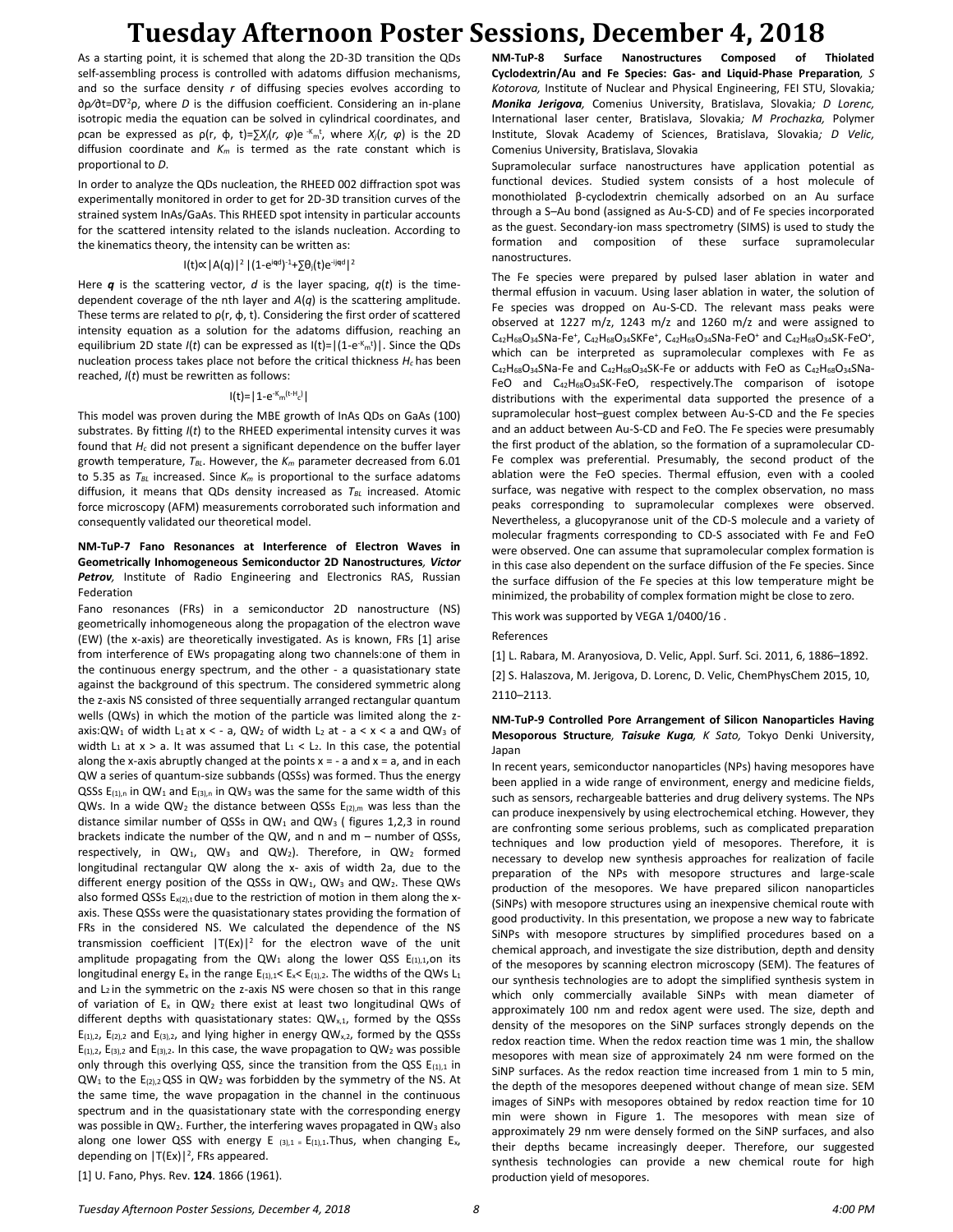**NM-TuP-10 Nanobiosensor Comprising Conductive Polymer Enclosed with Polymer Vesicles for Selective Detection of Influenza A Virus***, Geunseon Park,* Yonsei University, Republic of Korea*; H Kim,* Korea University, Republic of Korea*; J Lim, C Park, S Haam,* Yonsei University, Republic of Korea

Nanobiosensor has been selected as a method for detecting wide range of pathogens to prevent pandemic emergence. As one of promising platform, conductive polymer based nanobiosensor has a distinct advantage in the way that its ability to sensitive and rapid detection. In this study, we designed a detection system which is conductive poly aniline based on polymersome conjugated with peptide for specific recognition of influenza A virus. We synthesized poly aniline polymerized within a polymersome consisting of methoxy polyethylene glycol-block- polyphenylalanin copolymer (mPEG-b-pPhe). Then we conjugated the polymersome with peptide binding to hemagglutinin located on the surface of influenza virus. In the presence of Influenza virus, the nanoparitlce aggregated with the virus, exposing absorption wave length change. These results indicate that this nanobiosensor could be a potential candidate in terms of detecting influenza virus.

**NM-TuP-11 Efficient Antiviral Delivery Polymersomes by Optimization of Surface Density of Cell-targeting Groups for Virus Treatment***, Chaewon Park, H Chun,* Yonsei University, Republic of Korea*; M Yeom, H Kim,* Korea University, Republic of Korea*; J Lim,* Yonsei University, Republic of Korea*; W Na,* Korea University, Republic of Korea*; G Park,* Yonsei University, Republic of Korea*; A Kang,* Korea University, Republic of Korea*; D Yun,* Yonsei University, Republic of Korea*; J Kim,* Yonsei University, Republic of Korea, Republic of Korea*; D Song,* Korea University, Republic of Korea*; S Haam,*  Yonsei University, Republic of Korea, Republic of Korea

Influenza A virus (IAV), which causes one of the most contagious diseases is a global health concern, and is responsible for seasonal epidemics and pandemics. Despite laudable advances in antiviral agents and drugs, the vast majority of them have shown limited efficacy due to non-specificity and low viability in physiological or endosomal environment, especially in the case of intracellular drug. A nano platform, consisting of phenylboronic acid (PBA) pendant group polymer which has sialic acid-targeting property, gained greater access to the intracellular space transporting antivirals within the host cell. Amphiphilic copolymers made of pPhe-b-mPEG-PBA formed polymersomes which encapsulated hydrophilic antiviral agents in the core and hydrophobic drugs in the exterior layer. Combination of antiviral drug delivery using amphiphilic nanocarrier and cell-targeting functional group gives a better chance to improve transfection and intracellular distribution efficiency of therapeutic substances.

#### **NM-TuP-12 Photovoltaic Performance of Inorganic/Organic Hybrid Solar Cells using Boron-doped Silicon Nanoparticles***, Kuniaki Furuya, K Sato,*  Tokyo Denki University, Japan

Solar cells using silicon nanoparticles (SiNPs) have attracted attention as one of highly-efficient cells because they not only widen the absorption bands of solar light but also enable the light harvesting via excitonic energy transfer [1]. In order to enhance the transfer efficiency of photogenerated charge carriers between the SiNPs region, we have fabricated boron (B) doped p-type SiNPs of single nanometer in size by combining thermal diffusion at high temperature with redox reaction of the surface regions of the Si powders (100 nm in size) in etchant containing hydrofluoric acid/nitric acid. Additionally, we have also prepared the inorganic/organic hybrid solar cells consisting of the B-doped p-type SiNPs and poly(3,4 ethylenedioxythiophene):poly(styrenesulfonate) (PEDOT:PSS) so as to reduce the production cost. In such hybrid solar cells, the arrangement of the B-doped p-type SiNPs and PEDOT:PSS in the active layer is critical to improve the power conversion efficiency (PCE). In this presentation, we focus on the position of the B-doped p-type SiNPs, such as the stacking structures consisting of n-type Si substrate/blend layer of B-doped p-type SiNPs and PEDOT:PSS and the stacking structures consisting of n-type Si substrate/B-doped p-type SiNPs/PEDOT:PSS, and discuss the photovoltaic performance of these inorganic/organic hybrid solar cells. The *J-V* characteristics of the hybrid solar cells consisting of n-type Si substrate/blend layer of B-doped p-type SiNPs/PEDOT:PSS (cell 1) and ntype Si substrate/B-doped p-type SiNPs/PEDOT:PSS (cell 2) were shown in Figure 1. The photovoltaic performance of these hybrid solar cells strongly depends on the arrangement of the stacking structures. The cell 1 constructed from the blend layer of B-doped p-type SiNPs/PEDOT:PSS obtained PCE of 3.85% with open circuit voltage (*V*oc) of 0.36 V, short circuit current density (*Jsc*) of 26.5 mA/cm<sup>2</sup> and fill factor (FF) of 0.40. The value of the PCE increased to 5.27% for the cell 2 stacked individually the B-doped p-type SiNPs and the PEDOT:PSS, showing the *V*oc of 0.34 V, *Jsc* of 29.6 mA/cm<sup>2</sup> and FF of 0.52. This result demonstrates that the control of arrangement of B-doped p-type SiNPs is beneficial for obtaining the higher PCE because of the efficient transport of the charge carriers between the NPs region.

#### Reference

[1]T. Subramani, J. Chen, Y. Sun, W. Jevasuwan, and N. Fukata, Nano Energy, 35, 154-160, (2017).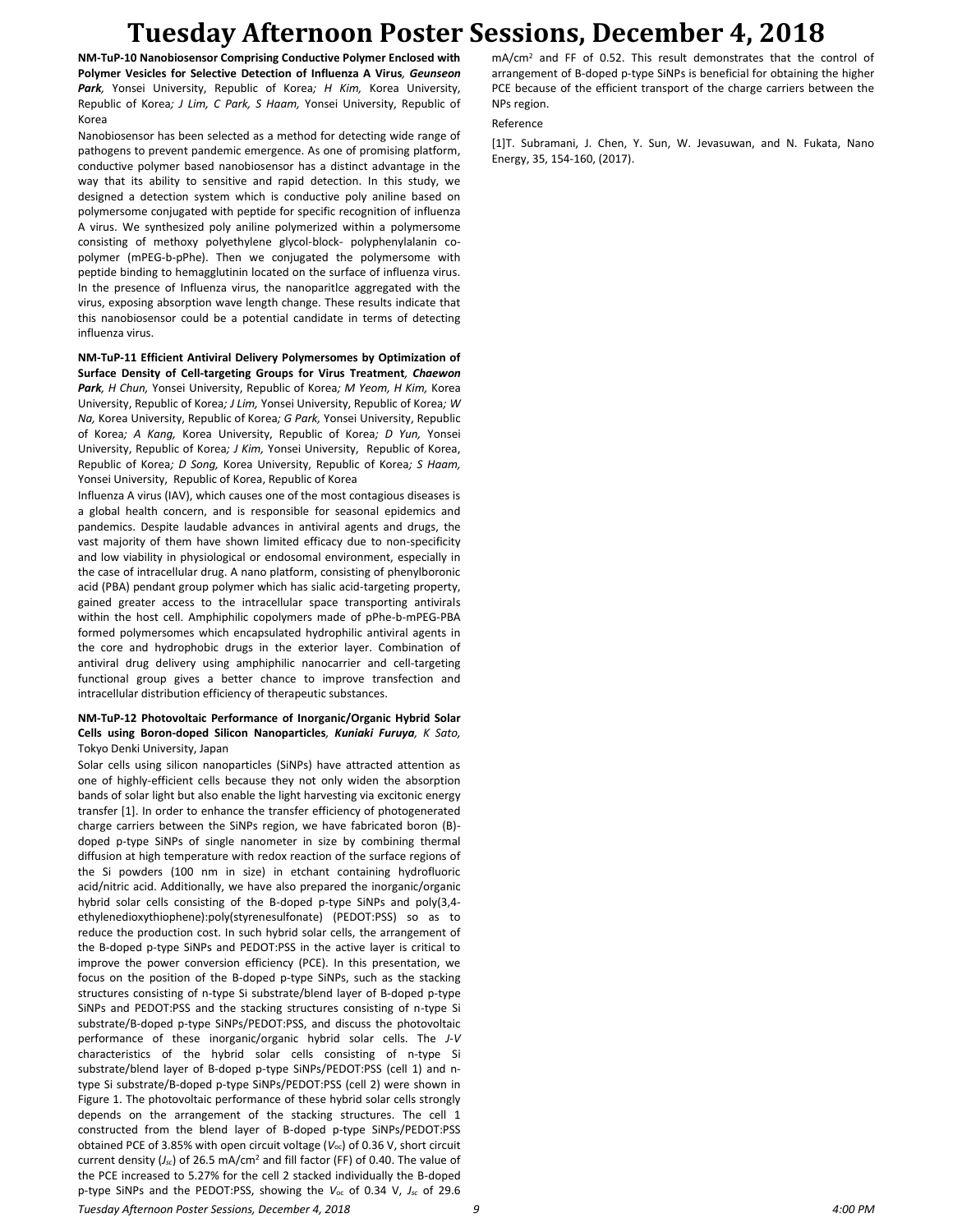### **Tuesday Afternoon, December 4, 2018**

#### **Nanomaterials**

#### **Room Naupaka Salon 5 - Session NM-TuE**

#### **Magnetic Properties and Nanocomposites**

**Moderator:** H. Henry Lamb, North Carolina State University

5:40pm **NM-TuE-1 Voltage-Assisted Magnetic Switching in MgO/CoFeB-Based Magnetic Tunnel Junctions by Way of Interface Reconstruction***, J Ko, Jongill Hong,* Yonsei University, Republic of Korea **INVITED** Engineering of interfacial structures has become important to find new scientific observations and to create novel applications more than ever before. In this presentation, we show that the interface reconstructed by sub-monolayer-thick Mg insertion improved the magneto-electrical properties of perpendicular magnetic tunnel junctions essential for modern spintronic applications. The 0.2−0.4 nm-thick Mg inserted between MgO tunnel barrier and CoFeB ferromagnet restructured the interface in such ways as to protect the CoFeB from over-oxidation, to strengthen the texture, to make the interfacial roughness smooth, and to relax the mechanical stress. Observed were great increases in the perpendicular magnetic moment and perpendicular magnetic anisotropy of the CoFeB by 2.1 and 1.8 times, respectively, which can be ascribed to the optimum interfacial condition because of the least possible chemical damage. Furthermore, strong enhancement of (010) in-plane and (001) out-of-plane texture and of interfacial roughness led to a significant increase in the tunnel magnetoresistance by 4.4 times from 13.2 to 57.6% by the insertion. Most importantly, the electric field-controlled magnetic anisotropy coefficients became *symmetrically bipolar* to the electric field, which is essential for device applications, and they were increased over 100 fJ/V·m, which is 6 times larger than one found before the Mg insertion owing to optimum chemical and physical structures at the interface. As a result, we could successfully demonstrate the voltage-induced magnetization switching for the perpendicular magnetic tunnel junctions with the help of an external magnetic field. We strongly believe that our findings will ignite further study on the new way of electrical control over magnetic switching and provide an essential ingredient to realize electric field-driven energyeffective magneto-electronic devices.

#### 6:20pm **NM-TuE-3 A Theoretical Outlook on the Exotic Properties of Spin Ice and Other Magnetic Pyrochlore Thin Films***, Michel Gingras,* University of Waterloo, Canada

Frustrated magnetic materials and strongly correlated electron systems are a forefront of research in modern condensed matter physics and materials science. Despite almost three decades of investigations, the theoretical understanding of these fascinating systems remains incomplete. The most prominent theoretical frameworks used to tackle these systems take the form of an *emergent gauge theory* akin to the gauge theory that describes conventional electromagnetism.

Spin ice is an unusual substance in which the magnetic moments of individual atoms behave very similarly to the protons in conventional water  $ice$  – hence the name spin ice – failing to align even at very low temperatures and displaying the same residual entropy that Linus Pauling calculated for water ice and which is measured experimentally. Spin ices, which belong to the broad class of compounds called magnetic pyrochlores, actually have something in common with electromagnetic fields; both can be described by a gauge theory. Many aspects of conventional electromagnetism are sensitive to constraints from enclosure boundaries, such as total internal reflection used in communication with optical fibers. It is then reasonable to wonder if spin ices have similar sensitivities to boundary effects and confinement. Motivated by the recent experimental realizations of spin ice and other magnetic pyrochlore thin films, I will explore in this talk some of the exotic physical phenomena that arise when considering spin ice thin films such as, for example, a novel magnetic charge crystallization on the film surface while the bulk remains thermally disordered **[1]**. From a broader context, magnetic pyrochlore thin films offer a natural platform to study the confinement of emergent gauge fields describing strongly correlated systems and the evolution of nontrivial magnetic correlations as one moves from three to two dimensional spin textures **[2]**.

**[1]** L. D. C. Jaubert, T. Lin, T. S. Opel, P. C. W. Holdsworth, and M. J. P. Gingras, Phys. Rev. Lett. **118**, 207206 (2017).

**[2]** Étienne Lantagne-Hurtubise, Jeffrey G. Rau, and Michel J. P. Gingras; Phys. Rev. X **8**, 021053 (2018).

6:40pm **NM-TuE-4 Extending Compound Semiconductor Nanowire Functions by the Introduction of Additional Elements***, Fumitaro Ishikawa,*  Ehime University, Japan **INVITED**

Semiconductor nanowires are promising as building blocks in nanoelectronics and nanophotonics. The introduction of III–V compound semiconductor heterostructures into NWs provides dynamic control for the electronic band structure of these systems. On the other hand, oxides displaying advantageous dielectric, thermal, and resistive properties, which cannot be achieved in semiconductors, make their combination with semiconductors appealing. GaAs and related heterostructure have realized various optical and electronic devices with high speed and efficiency, e. g., transistors, lasers, and solar cells. To extend the functions of the materials system, diluted nitride and bismide has been paid attention over the past decade. They can largely decrease the band gap of the alloys, providing the greater tunability of band gap and strain status, eventually suppressing the non-radiative Surface and/or Auger recombinations. Selective wet oxidation for Al-rich AlGaAs is a vital technique for vertical surface emitting lasers. That enables the introduction of precisely controlled oxides in the system, enabling the optical and electrical confinement, heat transfer, and mechanical robustness.

We introduce the above materials into GaAs nanowires.[1] GaAs/GaAsN core-shell nanowires showed clear redshift of the emitting wavelength toward infrared regime. Further, the N introduction passivates nonradiative surface recombination, demonstrating laser emission from the single nanowire.[2,3] GaAs/GaAsBi core-shell structure was also obtained, showing a characteristic modification of the nanowire morphology.[4] Selective and whole oxidations of GaAs/AlGaAs core-shell nanowires produce semiconductor/oxide composite GaAs/AlGaOx. Possibly sourced from molecular species, the oxide shell shows white luminescence. [5,6]

[1] Ed. F. Ishikawa and I. A. Buyanova, *Novel Compound Semiconductor Nanowires: Materials, Devices and Applications*, Pan Stanford Publishing, 2017. [2] M. Yukimune, R. Fujiwara, H. Ikeda, K. Yano, K. Takada, M. Jansson, W. M. Chen, I. A. Buyanova, F. Ishikawa, Appl. Phys. Lett. 113, 011901, 2018 [3] S. Chen, M. Jansson, J. E. Stehr, Y. Huang, F. Ishikawa, W. M. Chen, I. A. Buyanova, Nano Lett. 17, 1775. [4] F. Ishikawa, Y. Akamatsu, K. Watanabe, F. Uesugi, S. Asahina, U. Jahn, and S. Shimomura, Nano Lett. 15, 7265, 2015. [5] H. Hibi, M. Yamaguchi, N. Yamamoto, and F. lshikawa, Nano Lett. 14, 7024, 2014. [6] F. Ishikawa, P. Corfdir, U. Jahn, O. Brandt, Adv. Opt. Mater., 4, 2017, 2016.

7:40pm **NM-TuE-7 Single-molecule Study on Nanocarbon Materials***, Shintaro Fujii,* Tokyo Institute of Technology, Japan **INVITED** Understanding charge transport through nanocarbon materials across the metal–molecule interface is a fundamental issue in organic devices. In recent years, single-molecule scale studies on charge transport through the metal–molecule interface have been made possible by break junction techniques. Here, we present our recent single-molecule transport studies on nanocarbon meterials using scanning tunneling microcopy (STM) and break junction techniques in combination with current-voltage measurements and fist principle simulations [1-4].

Bowl-shaped π-conjugated nanocarbons, or buckybowls, are a novel class of sp<sup>2</sup>-hybridized nanocarbon materials. In contrast to tubular carbon nanotubes and ball-shaped fullerenes, the buckybowls feature structural flexibility. Bowl-to-bowl structural inversion is one of the unique properties of the buckybowls in solutions. Bowl inversion on a surface modifies the metal–molecule interactions through bistable switching between bowl-up and bowl-down states on the electrode surface, which makes surfaceadsorbed buckybowls a relevant model system for elucidation of the mechano-electronic properties of nanocarbon materials. We demonstrate that the bowl inversion can be induced by approaching the STM tip toward the molecule. By tuning the local metal–molecule interaction using the STM tip, the sumanene buckybowl exhibits structural bistability with a switching rate that is two orders of magnitude faster than that of the stochastic inversion process.

Aromaticity of nanocarbons is a fundamental concept in chemistry. Antiaromatic nanocarbons are predicted to exhibit remarkable transport properties and high redox activities. However, it has only been possible to measure compounds with reduced aromaticity but not antiaromatic nanocarbons due to their energetic instability. We addressed these issues by investigating the single-molecule charge transport properties of a genuinely antiaromatic nanocarbon, showing that antiaromaticity results in an order of magnitude increase in conductance compared with the aromatic counterpart. Single-molecule *I*-*V* measurements and first principle transport calculations reveal that this results from a reduced energy gap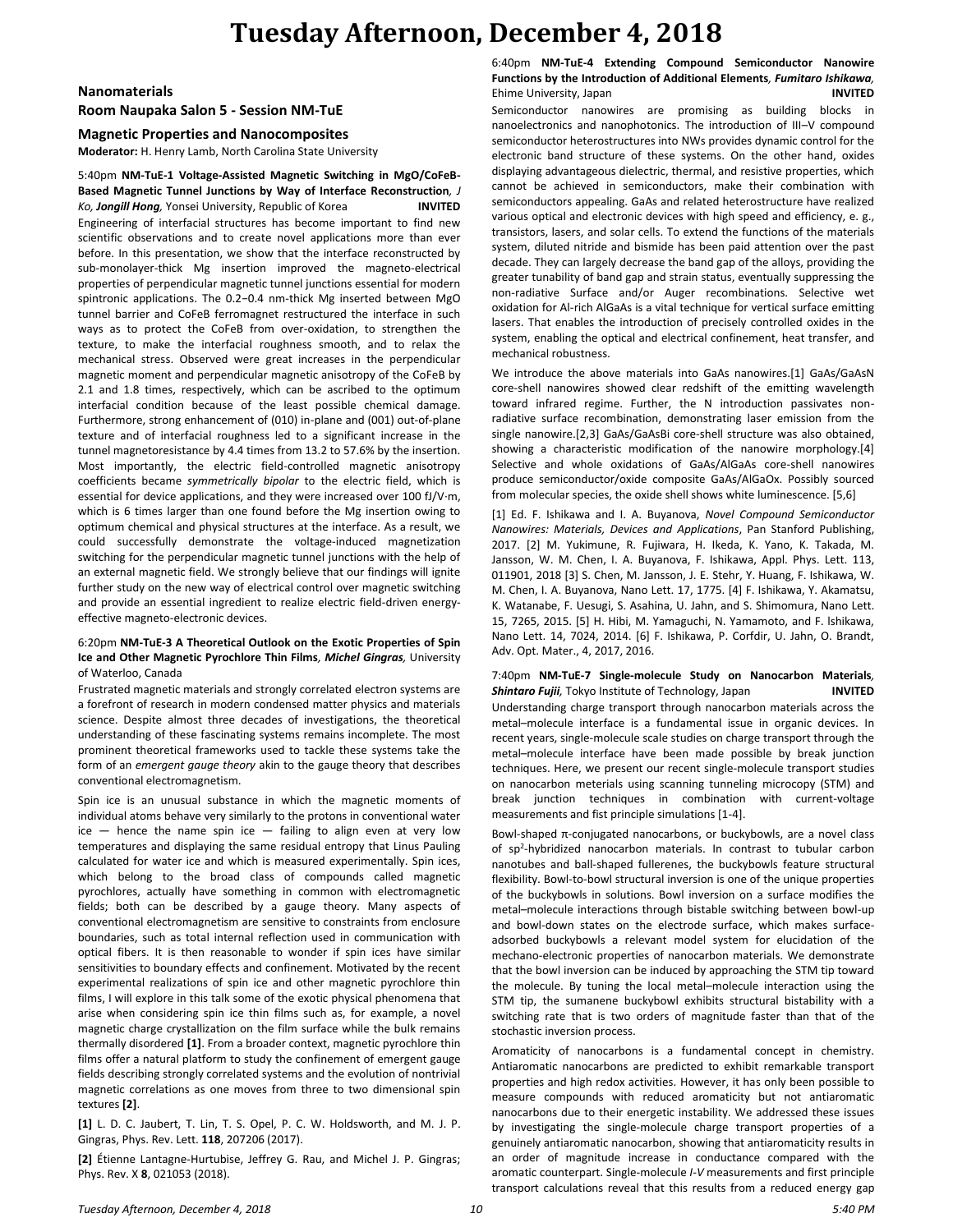### **Tuesday Afternoon, December 4, 2018**

and a frontier molecular resonance closer to the electrode potential in the antiaromatic species. The conductance of the antiaromatic complex is further modulated electrochemically, demonstrating its potential as a highconductance transistor.

#### **References**

[1] Y. Komoto et al., Sci. Rep. 6, 26606 (2016). [2] Y. Isshiki et al., J. Am. Chem. Soc., 140, 3760 (2018). [3] S. Fujii et al., J. Am. Chem. Soc., 38, 12142 (2016). [4] S. Fujii et al., Nat. Commun., 8, 15984 (2017).

8:20pm **NM-TuE-9 Interfacial Defect Vibrations Enhance Thermal Transport in Amorphous Multilayers with Ultrahigh Thermal Boundary Conductance***, Ashutosh Giri, J Braun, J Gaskins,* University of Virginia*; S King,* Intel Corporation*; A Henry,* Massachusetts Institute of Technology*; W Lanford,* University at Albany*; P Hopkins,* University of Virginia

The role of interfacial nonidealities and disorder on thermal transport across interfaces is traditionally assumed to add resistance to heat transfer, decreasing the thermal boundary conductance (TBC). However, recent computational works have suggested that interfacial defects can enhance this thermal boundary conductance through the emergence of unique vibrational modes intrinsic to the material interface and defect atoms, a finding that contradicts traditional theory and conventional understanding. By manipulating the local heat flux of atomic vibrations that comprise these interfacial modes, in principle, the TBC can be increased. In this work, we provide experimental evidence that interfacial defects can enhance the TBC across interfaces through the emergence of unique high frequency vibrational modes that arise from atomic mass defects at the interface with relatively small masses. We demonstrate ultrahigh TBC at amorphous SiOC:H/SiC:H interfaces, approaching 1 GW  $m<sup>-2</sup> K<sup>-1</sup>$  and are further increased through the introduction of nitrogen defects. The fact that disordered interfaces can exhibit such high conductances, which can be further increased with additional defects, offers a unique direction to manipulate heat transfer across materials with high densities of interfaces by controlling and enhancing interfacial thermal transport.

8:40pm **NM-TuE-10 Icephobic and Hydrophobic Behaviour of Laser Patterned Polyurethane Nanocomposite Coatings***, Bartlomiej Przybyszewski,* Warsaw University of Technology, Poland*; R Kozera,*  Technology Partners Foundation, Poland*; A Boczkowska,* Warsaw University of Technology, Poland*; A Gonzalez-Elipe, A Borras,* Instituto de Ciencia de Materiales de Sevilla, Spain

Laser Patterning (LP) is a versatile tool for the fabrication of micro and submicropatterns on different materials. Inspired by typical plant surfaces with super-hydrophobic character such as lotus leaves and rose petals, structured hydrophobic surfaces have been prepared to discuss the wettability properties. In this work, LP was used to produce periodic surface structures on modified polyurethane (PU) coatings with periods ranging from 10 to 30 μm. The influence of the different modifications of PU as well as topographical characteristics of the produced micropatterns on coatings' wettability and icephobicity was investigated. The morphologies of structured samples include linear, square and rhombic protuberances. 2024 Al alloy and commercially available polyurethane topcoat, an extensively used materials in aircrafts and marine vessels, were employed as the substrates. To characterize the surface topography of the produced structures Scanning Electron Microscopy and Laser Profilometry were utilized. Static contact angle (SCA) and contact angle hysteresis (CAH) have been determined using standard wettability tests. Ice accretion, ice adhesion and freezing delay time tests have been carried out to assess icephobic properties of investigated coatings. It was found that prepared structured surfaces showed hydrophobic property with a WCA as high as 170° and CAH lower than 10°. Measurements of the contact angle of water on the treated surfaces allowed to identify an wetting behavior depending mainly on the laser period, surface roughness and chemical composition of investigated surfaces.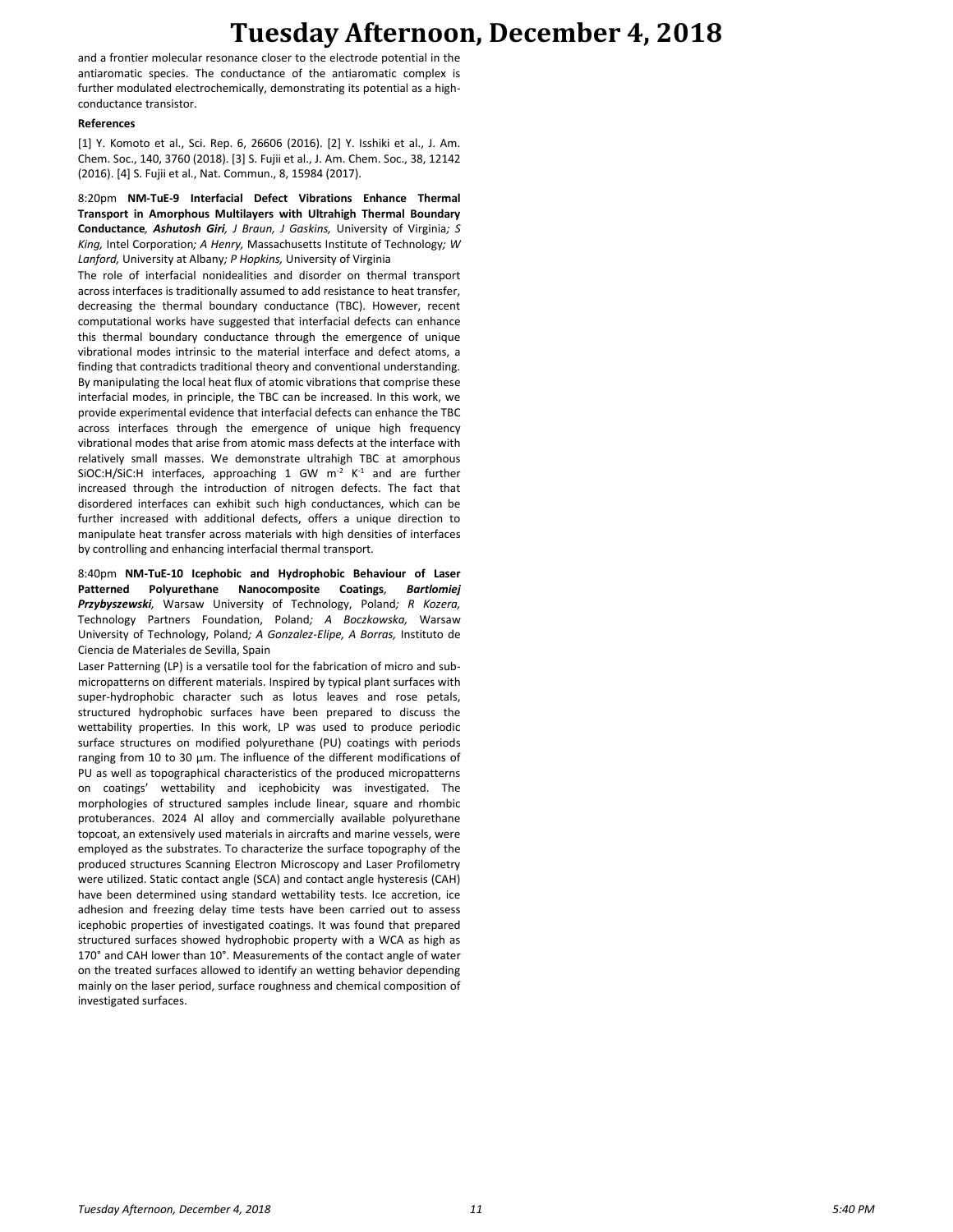**Nanomaterials**

**Room Naupaka Salon 1-3 - Session NM-WeP**

#### **Nanomaterials Poster Session II**

**Moderator:** Paul Stoddart, Swinburne University of Technology

#### **NM-WeP-1 Fabrication of Morpho Butterfly Structure using Standing Wave Effect***, Tomoki Nishino, H Tanigawa,* Ritsumeikan University, Japan*; A Sekiguchi,* Litho Tech Japan Corporation, Japan

In recent years, biomimetic technologies have been extensively studied. Morpho butterflies are representative examples of structural colors, and many scientists have done research. On the wing, small thin plates called scales with a size of 70 x 150 μm and a thickness of a few microns are spread like roof tiles. When one scaled powder is enlarged, it has a streaky structure on the scale, this streak is called ridge. It is a characteristic of morpho butter that each of the ridges (lid interval: 1 μm) appears blue.

In this paper, the morpho structure can be fabricated by using lithography technology. The standing wave effect is exposure unevenness generated in the resist film when the photoresist on the Si substrate is exposed with monochromatic exposure light. Two reflected lights of the resist surface and the Si substrate cause interference waves. It strengthens and weakens according to the film thickness. No interference wave is generated by the reflected light of the Si substrate, and constant reflection intensity of light is always obtained.

Patterning was performed on the resist, cross-sectional development was performed, and the standing wave effect in the resist film was confirmed.

We propose that the morpho structure can be fabricated by using lithography technology.

#### **NM-WeP-2 Photovoltaic Performance of Organic Polymer Solar Cells using Silicon Nanoparticles with Various Phosphorus Contents***, Naoki Ikeda, K Sato,* Tokyo Denki University, Japan

Silicon nanoparticles (SiNPs) are used for solar cell applications because they not only enhance light absorption efficiency of the photoelectric conversion layer but also expand the absorption bands of sunlight. We have fabricated the phosphorus (P)-doped SiNPs using an electroless chemical etching, which is inexpensive and simple techniques. When the P powders was used as n-type dopant, it was difficult to uniformly incorporate the P atoms in the SiNP core. To overcome this challenge, we performed the P doping into SiNPs using P dispersed solvent. In this presentation, we report the photovoltaic performance of the organic polymer solar cells using SiNPs with various P contents. The P-doped SiNPs were fabricated by etching the Si powders with a diameter of 100 nm in a hydrofluoric acid/nitric acid mixture solution using high-speed mixer and by thermally diffusing the P atoms at high temperature. The P contents in the SiNPs were controlled by varying the annealing temperature. The solar cells were prepared by individually coating the P-doped SiNPs and poly(3,4 ethylenedioxythiophene):poly(styrenesulfonate) (PEDOT: PSS) on the micro-pyramidal structured Si substrate. The current density-voltage characteristics of undoped SiNPs/PEDOT:PSS solar cells and the P-doped SiNPs/PEDOT:PSS solar cells were shown in Figure 1. The solar cell using undoped SiNPs showed a power conversion efficiency (PCE) of 4.81% with a short circuit current density (*Jsc*) of 27.7 mA/cm<sup>2</sup> , an open circuit voltage (*Voc*) of 0.361 V and a fill factor (FF) of 0.482. On the other hand, these cell parameters dramatically increased by doping the P atoms into SiNPs; that is, the values of *Jsc*, *Voc*, FF and PCE were 29.7 mA/cm<sup>2</sup> , 0.349 V, 0.560 and 5.79%. These results are attributable to the uniform incorporation of P atoms into SiNPs by the use of the P dispersed solvent and the improvement of transport efficiency of photogenerated charge carriers between the SiNPs.

#### **NM-WeP-3 Effect of Phosphorus-doping on Photovoltaic Performance of Si Nanoparticles/Polymer Hybrid Solar Cells***, Masataka Takase, K Sato,*  Tokyo Denki University, Japan

Semiconductor nanoparticles (NPs) are increasingly gaining attention as suitable materials to enhance photovoltaic performance for solar cell applications because the absorption regions of solar light can control by tuning the band gap due to quantum confinement effect. We have investigated the photovoltaic performance of solar cells using phosphorus (P) doped n-type silicon NPs (SiNPs) so as to improve the transport efficiency of photogenerated charge carriers, and we have compared to that of the undoped SiNPs. In this presentation, we report the effect of Pdoping on the photovoltaic performance of solar cells using n-type silicon NPs (SiNPs). The n-type SiNPs were prepared by doping P dopant in commercially available NPs of 100 nm in size using thermal diffusion process at high temperature. The doping states of P atoms in the obtained n-type SiNPs were confirmed by X-ray photoelectron spectroscopy (XPS), indicating that the P atoms exist as the P-Si bonds at the substitutional sites of Si atoms in the crystalline core of n-type SiNPs. We prepared the solar cells in which the undoped SiNPs layer or n-type SiNPs layer applied on the micro-pyramid-shaped Si substrate was covered with poly(3,4 ethylenedioxythiophene):poly(styrenesulfonate) (PEDOT:PSS), which is ptype conducting polymers. The solar cells using the undoped SiNPs showed the low power conversion efficiency (PCE) of 1.44% with open circuit voltage (*V*oc) of 0.318 V, short circuit current density (*Jsc*) of 10.1 mA/cm<sup>2</sup> and fill factor (FF) of 0.451. When the active layer in the solar cells replaced the undoped SiNPs by the n-type SiNPs, the values of PCE, *Jsc* and FF dramatically increased to 4.79%, 22.3 mA/cm<sup>2</sup> and 0.520, respectively. These improvements are because the reduction in the value of the series resistance  $(R_s)$  (0.23  $\Omega$ ·cm<sup>2</sup> for the solar cells using the n-type SiNPs) due to the increase in the number of photogenerated charge carriers by P doping. This result demonstrates that the P-doped n-type SiNPs is beneficial for obtaining the higher PCE.

#### **NM-WeP-4 Effect of Amino Modification on Photovoltaic Performance of Silicon/Polymer Solar Cells with Porous Desert Structures***, Kento Saito, K Sato,* Tokyo Denki University, Japan

Various micro-texture structures have been reviewed in silicon (Si)/polymer solar cells. Our research group have suggested a facile approach to forming micro-desert structure (MDS) on the Si substrate surface by enclosing Si substrate, phosphorus (P) powders and hydrofluoric acid (HF)/nitric acid (HN) mixed solution in a sealed container. However, the MDS is confronting serious problem for antireflection effect, which affects the power conversion efficiency (PCE) of the solar cells, showing the reflectance of 29.8 % in the incident wavelength range of 500-1000 nm. To drop the reflection of the MDS, we fabricated a porous desert structure (PDS) with ordered cylindrical mesopore in the MDS by treating in a mixed solution containing silver perchlorate (AgCl)/sodium hydroxide (NaOH). Additionally, the inside wall of the mesopore of the PDS was modified with amino group to infiltrate the polymer into the mesopore. In this presentation, we report the effect of the amino modification on the photovoltaic performance of the Si/polymer (poly(3,4 ethylenedioxythiophene):poly(styrenesulfonate) (PEDOT:PSS)) solar cells with PDS. The PDS with the pore diameter of approx. 20 nm and the depth of approx. 500 nm was confirmed by scanning electron microscopy (SEM). Such PDS showed the low reflectance of 1.93 % or less in the incident wavelength range of 500-1000 nm, indicating an excellent antireflection effect. When the PDS was modified with amino group, the photovoltaic performance was dramatically improved. The Si/ PEDOT:PSS solar cells with the amino-modified PDS attained the PCE of 4.53% with a short-circuit current density (*Jsc*) of 27.9 mA/cm<sup>2</sup> , an open-circuit voltage (*Voc*) of 0.362 V and a fill factor (FF) of 0.450 compared to the solar cells having the unmodified PDS with the values of *Jsc* of 22.9 mA/cm<sup>2</sup> , *Voc* of 0.261 V, FF of 0.375 and PCE of 2.24 %. This is due to the fact that affinity between the Si with the PDS and the water-soluble PEDOT:PSS enhanced by the modification of hydrophilic amino group.

#### **NM-WeP-6 Indoor Light Photocalytic Performance of Graphene Quantum Dot-TiO2-PAN Composite based on Electrospinning Matrix***, Hyonkwang Choi, W Yang,* KwangWoon University, Korea, Republic of Korea

 $TiO<sub>2</sub>$  is one of the most promising catalysts owing to its relatively low cost, superior photocatalytic performance, long-term stability, low cost, and low toxicity under UV illumination.

However, the inherent drawbacks of the TiO<sub>2</sub>, e.g. the poor response to visible light due to its large bandgap of 3.2 *eV*, and the fast recombination of photogenerated electron-hole pairs, have significantly impeded the photocatalytic application. To address these matters, the absorption of TiO<sup>2</sup> has been extended into the visible range using chemical doping. Nitrogen doping, especially, can alter the band structure or suppress the recombination efficiency of the photogenerated electron-hole pairs, resulting in an enhanced photocatalytic capacity of TiO<sub>2</sub> in the visible light region.

We present a facile method to the fabrication of nitrogen-doped GQDs/TiO<sup>2</sup> via polyacrylonitrill (PAN)-based carbon fibers (PAN-CFs). Electrospun PAN-CFs have here been selected to produce an electrochemically-active carbon-network matrix containing in-frame incorporated nitrogen, because of its high carbonization yield and high controllable residual nitrogen content. Also, an improvement in visible light absorption is enabled at the GQDs/TiO<sub>2</sub> heterostructure due to bandgap narrowing of TiO<sub>2</sub> by Ti-O-C bond formed between GQDs and TiO<sub>2</sub>. PAN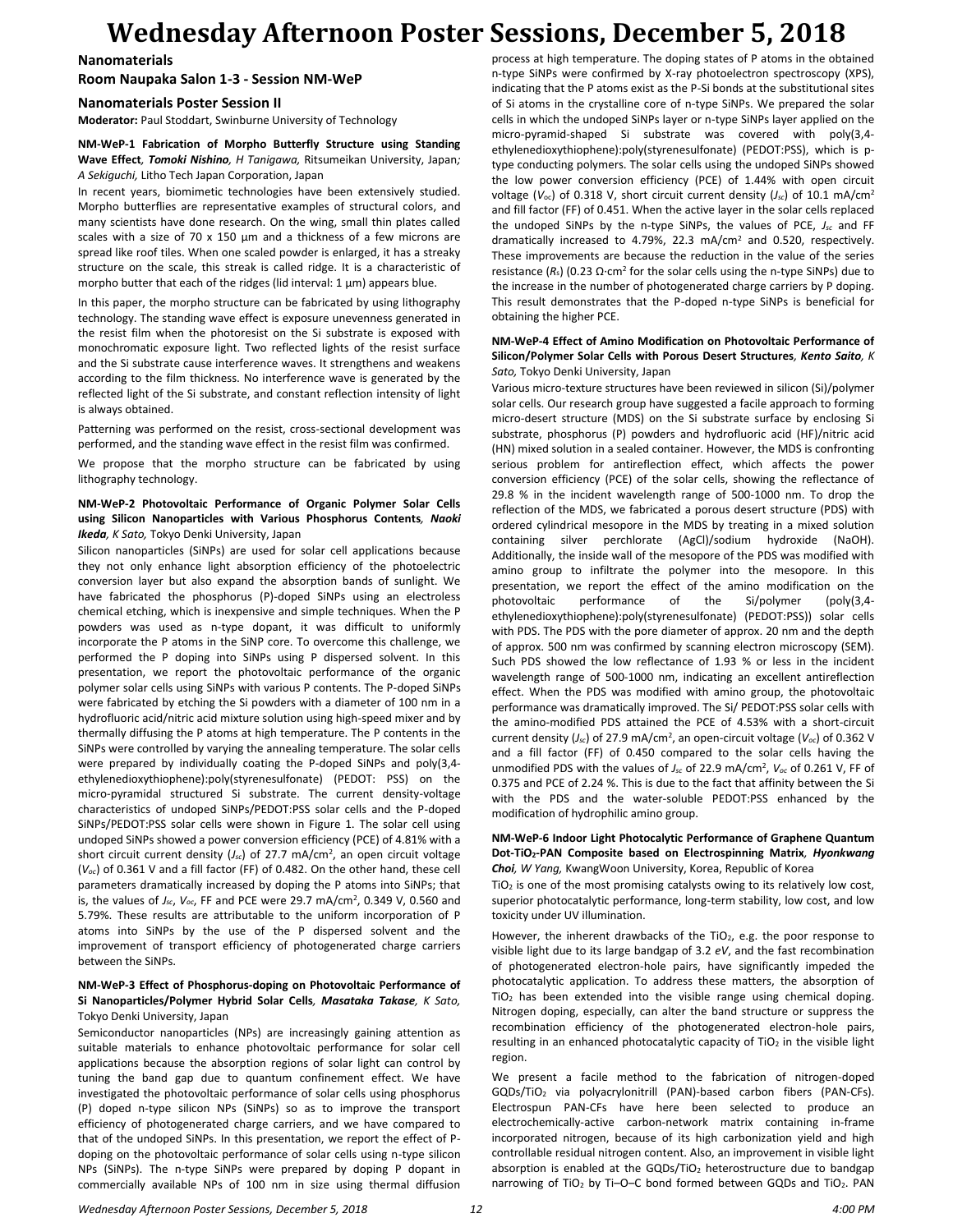plays a dual role, nitrogen doping during its cyclization as well as acting an electrical conducting substrate of a support that enhances the performance of other decorated active catalysts. Thus, nitrogen-doping process of GQDs/TiO2 heterostructure and its corresponding structural and optical properties were investigated through a series of experiments(SEM, TEM, FTIR, XPS, XRD, UV-Vis, PL). We also demonstrate that GQDs/TiO2/PAN electrodes exhibit enhanced photochemical and electrochemical activities advantageous by indoor light methylene blue test and solar-driven hydrogen evolution reaction.

**NM-WeP-7 Multispectral Optical Imaging Retrofitted to XPS and SIMS Instruments***, Peter Cumpson, I Fletcher, N Sano,* Newcastle University, UK All X-ray Photoelectron Spectroscopy (XPS) and Time-of-Flight Secondary Ion Mass Spectrometry (ToFSIMS) instruments have optical cameras to image the specimen under analysis, and often to image the sample holder as it enters the system too. These cameras help the user find the appropriate points for analysis of specimens. However they seldom give as good images as stand-alone bench optical microscopes, due to the limited geometry, source/analyser solid angle and Ultra-High-Vacuum (UHV) design compromises. This often means that the images displayed to the user necessarily have low contrast, low resolution and poor depth-of-field.

To help identify the different regions of the samples present we have found it useful to perform multispectral imaging by illuminating the sample with narrow-wavelength-range light emitting diodes (LEDs). By taking an image under the illumination of these LEDs in turn, each at a successively longer wavelength, one can build-up a set of registered images that contain more information than a simple Red-Green-Blue image under white-light illumination. We show that this type of multispectral imaging is easy and inexpensive to fit to common XPS and ToFSIMS instruments, using LEDs that are widely available. In our system we typically use 14 LEDs including one emitting in the ultraviolet (so as to allow fluorescent imaging) and three in the near infra-red. The design considerations of this system are discussed in detail, including the design of the drive and control electronics, and three practical examples are presented where this multispectral imaging was extremely useful in XPS and SIMS.

#### **NM-WeP-8 Synthesis of Small Cubic Metal Nanoparticles of Fe<sup>0</sup> , Co<sup>0</sup> and Ni<sup>0</sup> by using Calcium Hydrate as Reducing Agent***, Maria Volokhova, A Boldin, L Seinberg,* National Institute of Chemical Physics and Biophysics, Estonia

Metal oxide nanoparticles (NPs) are widely used in different biomedical fields, such as tissue engineering [1], MRI contrast enhancement [2] and detection of proteins [3]. In the current study we are focusing on synthesizing metal nanoparticles (size ~20 nm). In comparison with their oxide counterparts, metal NPs with improved magnetic properties could be used as a MRI contrast agent. Our metal NPs were synthesized using metal oxide NPs, which have been synthesized beforehand by using simple onepot pyrolysis [4]. Metal hydrate salt and polyvinylpyrrolidone (PVP) in DMF were used as starting materials. The reaction is carried out in a teflon tube that is heated in a furnace  $\approx$  200°C). The metal oxide NPs were covered with  $SiO<sub>2</sub>$  and reduced using CaH<sub>2</sub> in a vacuum sealed tube [5]. Therefore, NPs with a cubic metal core and a  $SiO<sub>2</sub>$  shell coating were obtained. The crystal structure and morphology of the NPs were analyzed using X-ray diffraction (XRD) and transmission electron microscope (TEM). Using the physical properties measurement system (PPMS), we have studied the magnetic properties of the NPs at the room temperature. As far as biomedical applications are concerned, we improved the solubility of the NPs in water. For this purpose zwitterionic dopamine sulfonate (ZDS) [6] was synthesized and used as a coating material for the NPs. Preliminary toxicology experiments of the NPs confirmed their suitability for biomedical application.

[1] Sabine van Rijt and Pamela Habibovic. *J R Soc Interface*. 2017 Apr; 14(129): 20170093.

[2] Shen Z, Wu A, Chen X. *Mol Pharm.* 2017 May 1;14(5):1352-1364

[3] Li-Jun Zhao, Ru-Jia Yu, Wei Ma, Huan-Xing Han, He Tian, Ruo-Can Qian, Yi-Tao Long. *Theranostics* 2017; 7(4):876-883

[4] Jing Huang, Lihong Bu, Jin Xie, Kai Chen, Zhen Cheng, Xingguo Li and Xiaoyuan Chen, ACSNano, VOL. 4, NO. 12, 7151–7160, 2010

[5] Kohara, Kaori; Yamamoto, Shinpei; Seinberg, Liis; Murakami, Tatsuyama; Tsujimoto, Masahiko; Ogawa, Tetsuya; Kurata, Hiroki; Kageyama, Hiroshi; Takano, Mikio (2013). Chemical Communications, 2563−2565.

[6] He Wei, Numpon Insin, Jungmin Lee, Hee-Sun Han, Jose M. Cordero, Wenhao Liu, and Moungi G. Bawendi, Nano Lett. 2012, 12, 22−25

**NM-WeP-9 Synthesis And Characterization Of Hydrogel With Ag Nanoparticles For 3-D Printable Prosthetics***, Karí Martínez Reyna, G García Valdivieso, H Navarro Contreras,* Universidad Autónoma de San Luis Potosí, México

The objective of this work is the synthesis of a hydrogel with Ag nanoparticles, like a biopolymer (hydrogel/Ag), as well as its characterization, to be used in prosthetics in 3D printing.

Hydrogels are of great interest due to their unique properties such as high content of water, softness, flexibility and biocompatibility. Some of the applications of these materials are the delivery of drugs, pesticides and tissue engineering. Silver nanoparticles are used in biomedical applications for their antibacterial property. The purpose of an anti-bacterial hydrogel is that, in addition of being biocompatible, it avoids prosthetic infection.

To get Hydrogel, Laponite was dispersed in water in a proportion of 3% by mass. MBBA (cross-linker), I2959 (initiator), and the monomer AMPS were added later, under rigorous agitation. Ag nanoparticles, previously synthesized by the method of Turkevich, were added to the solution obtained. The Hydrogel/Ag obtained was used to build a model piece with a 3D printer, finally held a curing through UV radiation to provide it rigidity.

We proposed to characterize the mechanical properties of tension, compression, and rigidity. As well as the viscosity to hold in a range of 14.48-37.22 kPa, to ensure the viability in 3D printing. The morphology was characterized by scanning electron microscopy (SEM). The composition and antibacterial activity were characterized by Raman Spectroscopy and Gram test, respectively.

**Key Words**: Biocompatible Hydrogel, Ag nanoparticles, 3D printing.

The authors acknowledge the financial support from Consejo Nacional de Ciencia y Tecnología (CONACyT) México, through Project Problemas Nacionales 2016-986, from FRC-UASLP; FAI-UASLP, CEMIESOL Projects (22,32) and the access to Laboratorio Nacional de Análisis Físicos, Químicos y Biológicos-UASLP, during the course of this research. Karí Martínez-Reyna acknowledges the financial support of CONACYT through a Master scholarship.

#### **NM-WeP-10 Control of Fluorescence Color and Magnetic Intensity of Magnetofluorescent Microparticles***, Takafumi Yasuzawa, K Sato,* Tokyo Denki University, Japan

In recent years, magnetofluorescent materials have attracted attention as one of a powerful tool to provide simultaneously diagnosis and treatment of cancer cells such as image diagnosis using fluorescence property and thermotherapy using magnetism property. We have developed the magnetofluorescent microparticles in which fluorescent ammonium silicon fluorides ( $(NH_4)_2$ SiF<sub>6</sub>) were formed on the surface of the ferromagnetic magnetite  $(Fe_3O_4)$  layer, which applied on the Si substrates. This microparticles have some serious challenges; for instance, emission of only single light (red-orange color) and poor magnetic response due to the formation of the diamagnetic ferric fluoride (FeF3) by the chemical reaction between the Fe<sub>3</sub>O<sub>4</sub> and hydrofluoric acid/nitric acid mixture solution during the preparation process. To overcome these challenge, we suggest the approach to combine the phosphorus (P)-doped  $(NH_4)_2$ SiF<sub>6</sub>, as a novel fluorescent materials, with  $Fe<sub>3</sub>O<sub>4</sub>$  without the formation of FeF<sub>3</sub>. In this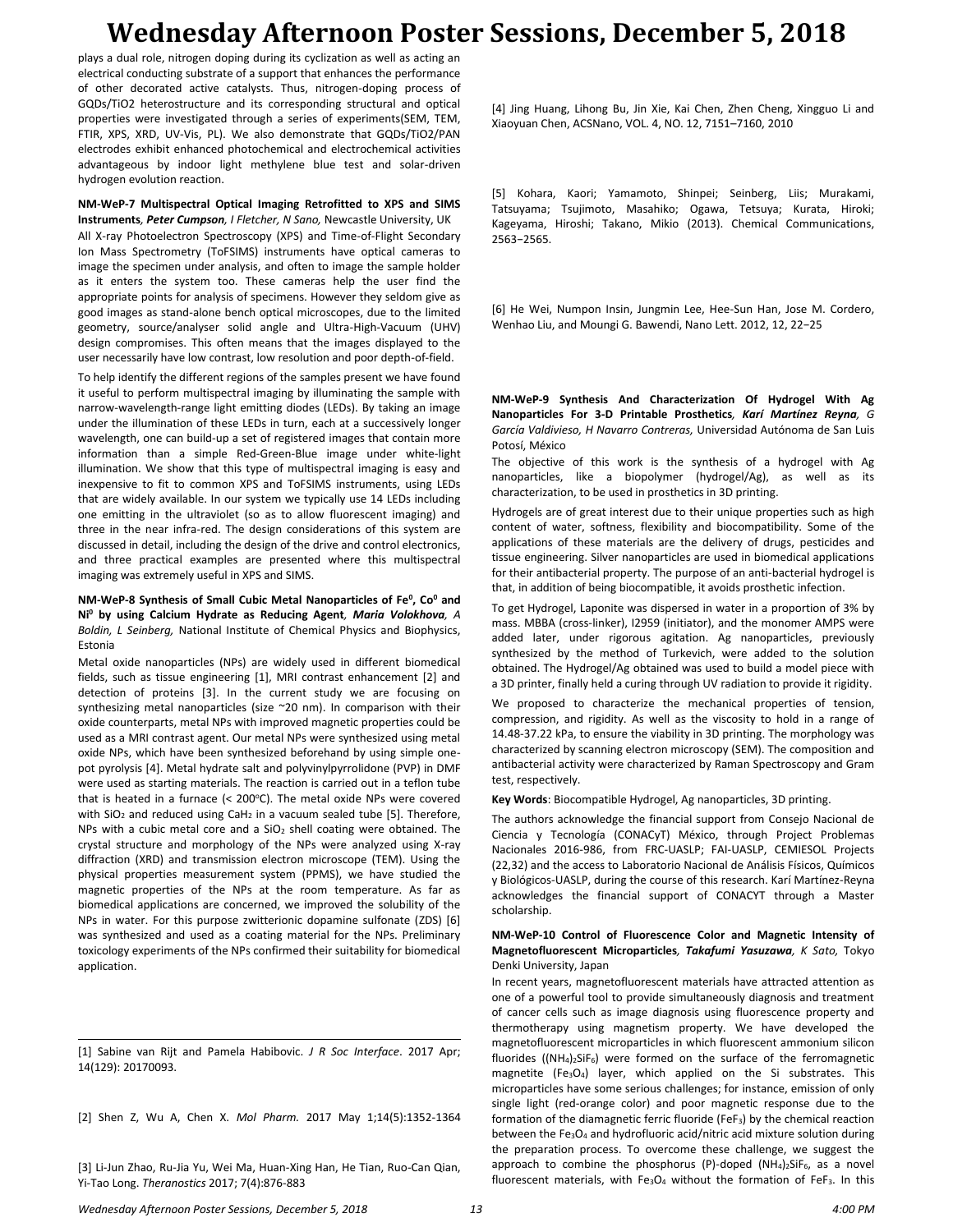presentation, we report the fluorescence color and chemical composition of the magnetofluorescent microparticles. The P-doped  $(NH_4)_2$ SiF<sub>6</sub> microparticles were linked with the Fe<sub>3</sub>O<sub>4</sub> using ultrasound cleaner. To vary the fluorescent color of the P-doped  $(NH_4)_2$ SiF<sub>6</sub> microparticls, they were immediately treated in vacuum or in atmospheric environments. The fluorescence properties and chemical composition of the obtained microparticles were investigated by using photoluminescence (PL) and Xray photoelectron spectroscopy (XPS) measurements. The fluorescent color varied from yellow to green light due to the oxidation of the P-doped (NH4)2SiF6 in atmospheric environment. Furthermore, the magnetic component in the micropaticles was composed of only  $Fe<sub>3</sub>O<sub>4</sub>$  without the formation of FeF<sub>3</sub>. Therefore, we suggest that the particles become a highly effective tool of diagnosis and treatment of cancer cells as a novel magnetofluorescent materials.

#### **NM-WeP-11 Nonideality in Atomic Layer Deposition and Its Implication in Efficient Electrolysis***, Changdeuck Bae, T Ho, H Shin,* Sungkyunkwan University, Korea, Republic of Korea

We describe the spontaneous formation of a composite chalcogenide materials that consist of two-dimensional (2-D) materials dispersed in bulk and their unusual charge transport properties for application in hydrogen evolution reactions (HERs). When  $MoS<sub>2</sub>$  as a representative 2-D material is atomic layer deposition-deposited on transition metals such as Cu in a controlled manner, the sulfidation reactions also occur with the metal. This process results in remarkably unique structures, i.e., bulk layered heterojunctions (BLHJs) of Cu-Mo-S that contain MoS<sub>2</sub> flakes inside, which are uniformly dispersed in the Cu2S matrix. The resulting structures were expected to induce asymmetric charge transfer via layered frameworks and tested as electrocatalysts for HERs. Upon suitable thermal treatments, the BLHJ surfaces exhibited the efficient HER performance of approximately 10 mA/cm<sup>2</sup> at a potential of as low as -0.1 V versus a reversible hydrogen electrode (RHE). The Tafel slope was approximately 30 to 40 mV/dec. The present strategy was further generalized by demonstrating the formation of BLHJs on other transition metals such as Ni. The resulting BLHJs of Ni-Mo-S also showed the remarkable HER performance and the stable operation over 10 days without using Pt counter electrodes by eliminating any possible issues on the Pt contamination.

#### **NM-WeP-12 Stretchable Temperature Sensor Based on Elastomeric rGO/PU Nanoomposite Fiber***, Tran Quang Trung,* Sungkyunkwan University, Republic of Korea*; N Lee,* Sungkyunkwan University, Republic of Korea, , Republic of Korea

Developing fiber-based sensors and integrating them with textile to develop smart textile smart clothes, and smart gloves for monitoring physiological and biological signals of human body are promising for next generation of wearable electronic platform. In recent, there have been many efforts on development of stretchable temperature sensors. However, they still presented some limitations such as requirement of complicated fabrication process, high cost, low yield, and unstability in output performances under mechanical deformation. Herein, we proposed a stretchable temperature sensor with simple fabrication process based on elastomeric rGO/PU nanocomposite fiber. By incorporating high thermalresponsive material (reduced graphene oxide (rGO)) into outstanding mechanically stretchable elastomer polymer (polyurethane (PU)), we generated a free-standing rGO/PU elastomeric composite fiber with high thermal responsivity and good mechanical deformation via a simple fiber spinning method. The fiber with outstanding mechanical deformation helps it easily moulded in serpentine shape and encapsulated by polydimethylsiloxane (PDMS) to generate a free-standing stretchable temperature sensors. Fabricated device presented high responsivity, stretchability, and stability in sensitivity under applied stretching. The freestanding stretchable temperature sensor can embedded on PDMS substrate, sewn on stretchable fabric and bandage, and laminated on human body to monitor the temperature changes of skin during doing exercise. These results demonstrate that the free-standing, fiber-based, stretchable temperature sensor has great potential for development of smart textile for personal healthcare.

#### **NM-WeP-13 Study on the Application of Raman Spectroscopy for Early Detection of Cervical Cancer***, Alondra Hernández Cedillo,* Universidad Autónoma de San Luis Potosí, Mexico

Cancer is a disease in which cells in the body multiply without control. When this starts in the neck of the uterus, is called cervical cancer, or cancer of the cervix. Cancer can spread to the other parts of the body later. Cervical cancer is one of the leading causes of death from cancer among women around the world. Most of these deaths occur in low and middleincome countries. The primary cause of precancerous lesions and cervical cancer is persistent or chronic infection with one or more of the "elevated risk" (or oncogenic) types of human papillomavirus (HPV). In these patients a tumor marker system could be an additional tool to derive the status of the tumor. Subsequently, these markers may be useful to correlate with response to anti-cancer treatment and recurrence of the disease. Increases in the levels of sialic acid can be considered as potential inflammatory marker which would serve to aid in the diagnosis, prognosis and monitoring cancer therapy. Thus, using spectroscopy Raman with silver nanoparticles (NPsAg) is seeks to determine the concentrations of sialic acid in patients with cancer women with benign and precursor lesions and invasive cervical to determine the stadium of the people about development of cancer. Already existing previous tests with this technique which has already measured the concentration of sialic acid in women with other types of conditions which have provided saliva samples, and which found them the concentration of sialic acid.

#### **NM-WeP-14 Au Nanoparticle Decorated rGO/MoS<sup>2</sup> Sandwich Catalyst for Photodegradation***, Jyh-Ming Ting,* National Cheng Kung University, Republic of China

With the development of industry and the rapidly innovative technology progress, various pollution issues have thus occurred. For example, management of wastewater is obe on the critical issues. Therefore, waste water purification by semiconductor or semiconductor composite photocatalyst has been attracting much attention. In the study, we have investigated a novel catalyst for use as photocatalyst. The photocatalyst is a novel visible light response Au nanoparticle decorated  $rGO/MoS<sub>2</sub>$  material. The synthesis of such photocatalyst involves the use of a supercritical fluid carbon dioxide process. The processing conditions were studied to obtained desired characteristics of the photocatalyst. The obtained photocatalyst was for the degradation of MB.

#### **NM-WeP-15 Surface Modification of CFRP by CNT-Doped Buckypapers***, Bartlomiej Przybyszewski, K Dydek, P Latko-Duralek, A Boczkowska,*  Warsaw University of Technology, Poland

One of the latest trends in the development of new materials is to improve the electrical and thermal conductivity of Carbon Fiber Reinforced Polymers (CFRP). Instead of metallic meshes, lightweight structures are searching as more promising candidates that decrease the total weight of composite laminates and are electrically conductive in order to be able to provide electromagnetic shielding.

Thin sheets made from an aggregate of carbon nanotubes (so called buckypapers) are novel CNT-based materials which mainly consist of carbon nanotubes that are bonded together by thermal treatment. They can improve the electrical conductivity of CFRP composites due to the presence of carbon nanotubes (CNTs), which are known to be highly conductive nanoparticles.

In order to investigate the effect of surface modification of CFRP by CNTdoped buckypapers on the electrical and thermal conductivity of CFRP, two types of laminates were fabricated with different buckypaper types. All panels were made from carbon prepregs using a vacuum bag (Out of Autoclave method). Electrical conductivity was measured in three directions of the fabricated panels. The differences in the results were explained by microscopic observations. In addition, the effect of CNTdoped buckypapers on the thermal properties of the panels was analyzed.

#### **NM-WeP-16 Characterizing the Quality of Molten Al Alloys with Hydrogen, Porosity and Bifilm Content***, H Jang, P Youn, H Kang, G Lee, J Jeon, J Park, E Kim, Sunmi Shin,* Korea Institute of Industrial Technology, Korea

In response to the recent strengthened environmental regulations, high strength aluminum alloys have been actively studied as a substitute for steel material for light weight of vehicle. In particular, Al-Mg alloy is a typical high-strength aluminum alloy, and it is used as a structural material with excellent strength and deformation resistance. Mg alloying element induces solid solution hardening and precipitation hardening depending on coexistence of Si and Zn. On the other hand, Mg element weaken the fluidity of the molten alloy and increase the amount of inclusions due to the strong bonding force with oxygen. In order to reduce the internal defects and improve the mechanical properties of Al-Mg alloys, the quality of molten Al-Mg alloys should be precisely controled. In this study, the melt quality of Al-Mg alloys was characterized by measuring hydrogen, porosity and bifilm content and the effect of Mg content and melting process parameters on the melt quality was discussed.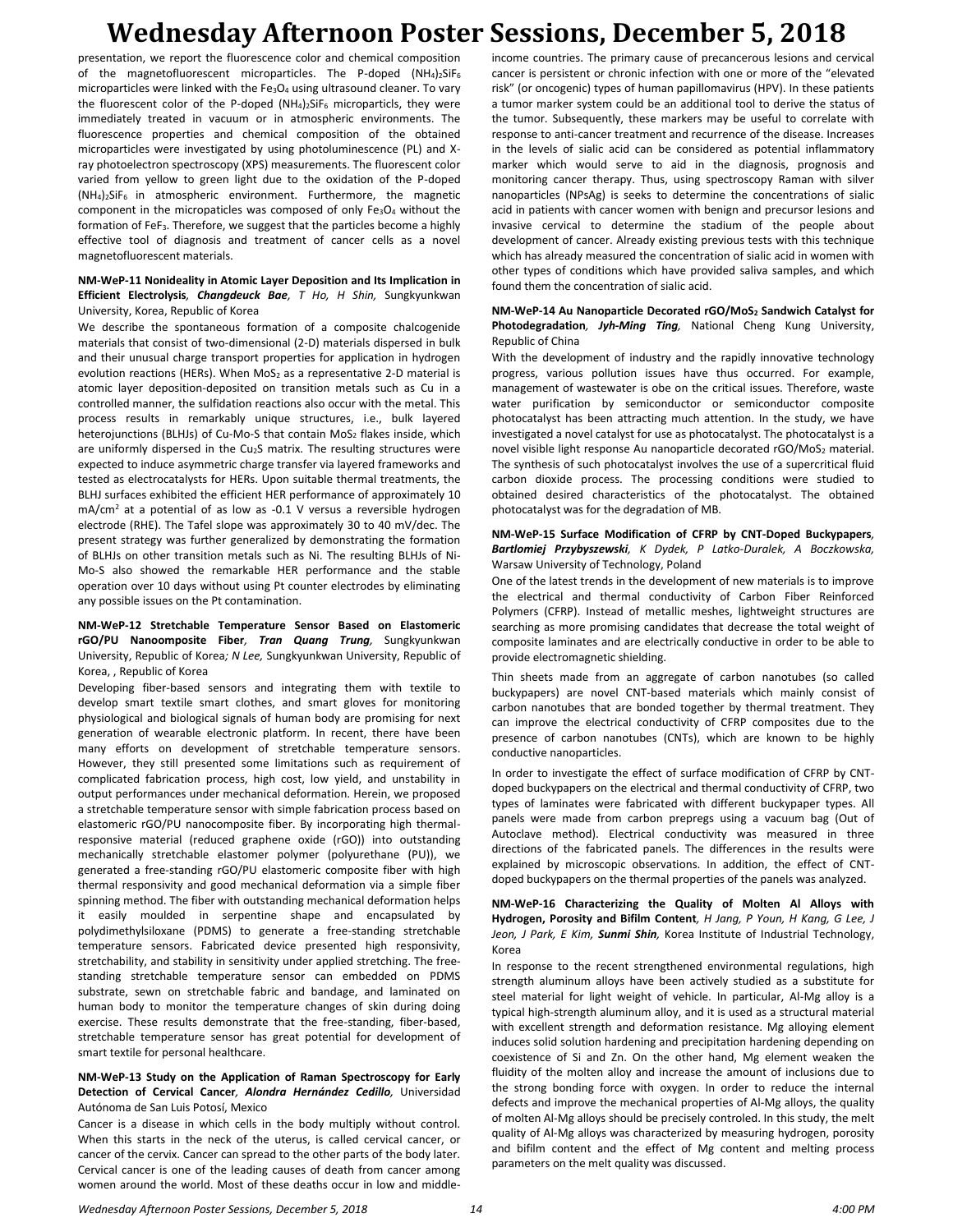**NM-WeP-17 Molecular Confinement on Nanostructured Polymer Surfaces***, Sara Heedy, A Yee,* University of California, Irvine

Polymers have a characteristic size (lamella thickness, molecular orientation, etc.) which may depend on processing, especially when fabricated into structures that range from 10's to 100's of nm. These dimensions may be important in certain properties such as electrical or thermal conductivity. These properties will be strongly affected when fabricated polymer nanostructures have dimensions comparable to the critical length scale of physical phenomena (unconstrained radius of gyration, mean free path of charge carriers, mass transport, etc.). Enhanced mechanical, optical, and electrical properties of nanostructures, including arrays of nanopillars and nanolines less than 1 μm tall, have been well documented. Scientists and engineers who desire to control such properties are often unable to characterize and predict the nanoscale surface chemistry change due to surface topography. This research aims to significantly update the current knowledge of nanoscale surface chemistry, allowing the alteration of physical properties in a defined and predictable manner to obtain unique bio-electronic interfaces. Here, we aim to both quantify and control interface chemistry and molecular confinement to allow researchers the ability to alter surface chemical composition on a given polymer substrate in a methodical and predictable manner.

We fabricated nanostructures using nanoimprint lithography on the synthetic polymer poly(methyl methacrylate) (PMMA), which is often used for biomedical devices. A consequence of such a process is confinement induced reordering of polymer chains which is strongly affected by the mold geometry, mold surface properties, and imprinting process variables. Using thermal imprinting, and the combined topographical and nanoscale chemical mapping of photoinduced force microscopy (PiFM) (Nowak et al. Sci. Adv. 2016), we found that nanopillars (100-700 nm range) confine functional groups differently depending on the pattern geometry used. These findings are very surprising, and suggest that surface chemistry, as well as nanoscale phenomena, can be controlled for use in adhesion and bio-electronic interfaces.

#### **NM-WeP-18 Non-volatile Memory Based on Negative Capacitance and Photovoltaic Effect***, Kai-Wen Chen, S Chen, Y Tseng, S Chang,* National Chiao Tung University, Republic of China

The investigation for solid-state non-volatile memory has triggered great research into new materials combination. Here we demonstrate that the significant photovoltaic effect of the multiferroic heterostructure. This work GdFe<sub>0.8</sub>Ni<sub>0.2</sub>O<sub>3</sub>/SrTiO<sub>3</sub> (GFNO/STO) ferroelectric capacitors have been successfully fabricated on an Nb-doped SrTiO<sub>3</sub> substrate, in which the GFNO and STO film were prepared by magnetron sputtering. When GFNO layer was combined with an STO layer, the total capacitance appeared increased, which suggested the negative value of the ferroelectric capacitance. In addition, the amplified photocurrent was induced by positive poling which led to polarization pointing down and vice versa. The direction of photocurrent could be reproducibly switched along with the polarization flips. Using x-ray absorption spectroscopy (XAS) with in-situ electrical characterization, we investigated the poling dependence of transport properties at an interface of a GFNO/STO devices. We found that electrons were pushed upward or downward by dipole moment inside GFNO thin film with the occurrence of polarization flipping which decreased the rate of recombination of electron-hole pairs. In addition, photoelectron spectroscopy (PES) indicated that oxygen vacancies accumulated mainly at one side of GFNO with polling dependence and motivated the change of Schottky barrier height at the interface. With the combination of modern x-ray technique and photocurrent measurement, our results pave a way for ferroelectric electro-optic memory by manipulation of multiferroic interfaces. This work was financially supported by the "Center for the Semiconductor Technology Research" from The Featured Areas Research Center Program within the framework of the Higher Education Sprout Project by the Ministry of Education (MOE) in Taiwan. Also supported in part by the Ministry of Science and Technology, Taiwan, under Grant MOST-107-3017-F-009-002.

**NM-WeP-19 Particle Embedded Slippery Surface for Icephobic Paint***, M Kim,* Korea Electronics Technology Institute, Republic of Korea*; B Lee, D Kim,* Kangnam Jevisco Co., LTD., Republic of Korea*; J Kim, B Yoon, Young-Seok Kim,* Korea Electronics Technology Institute, Republic of Korea

Heavy ice or wet-snow accretion on the surface of solar panels, wind turbines, aircrafts, heat pumps, power lines, telecommunication equipment, and submarines, may lead to major service outages. Icephobicity is usually defined as the ability to delay and prevent ice nucleation and formation on surfaces induced either by pouring a

supercooled water. Formation, adhesion, and accumulation of ice, snow, frost, glaze, rime, or their mixtures can cause severe problems. Recently, extremely low ice adhesion was introduced by tailoring the cross-link density of different elastomeric coatings and by enabling interfacial slippage of surface. But, the icephobicity for such surfaces can be shortlived, as the oil may be displaced and removed by water droplets or frost, or during accreted ice removal.

Here, we introduced oil-impregnated silica particles into modified hydrophobic polyurethane. The swelling capacity of oil was greatly increased by the porosity of particles, which promises durability of slippery surface. The roughness of particle-disperedd surface also enhanced hydrophobicity. The measured the interfacial friction force between the ice and the film agreed improved icephobicity with durability.

#### **NM-WeP-20 Effect of the Addition of Ti4+ Ions on Magnetic and Dielectric Properties of BaFe12O<sup>19</sup> Ceramics Prepared by Coprecipitation Method***, Carlos A. Rodriguez Garcia, M Bravo-Sanchez, M Cano Gonzalez, O Blanco Alonso,* Universidad de Guadalajara, Mexico

Barium ferrite is a well-known ferromagnetic material, and it has a major role on the industry of data storage, sensors, speakers, electric generators, among others. Nowadays, the research for multiferroic materials is essential for the development of multi-function electronic devices.

In this work, the ferrite was modified with the addition of titanium ions having general formula: Ba (Fe $_{12-x}$ Ti<sub>x</sub>) O<sub>19</sub>, with x values 0, 0.005, 0.01, 0.03 and 0.05. These have been synthetized by coprecipitation method and then sintered on ceramics to study the effect of titanium addition over its dielectric and magnetic properties. Structural characterization, through by XRD and SEM studies, reveal a change of morphology in the samples with the Ti<sup>4+</sup>substitution. Surface analysis was assessed with XPS, where survey and high resolution spectra were obtained for calculation of total and relative composition, showing consistent values for titanium and iron. Magnetic properties were characterized by magnetic susceptibility and magnetization curves (Hysteresis); the thermal scanning curves of magnetic susceptibility, from 50 K to 400 K, show that magnetic susceptibility and saturation magnetization change with the addition of titanium ions. Dielectric characterization was performed by thermal scanning of dielectric permittivity, from 90 K to 400 K; the curves reveal the increase in the dielectric constant with the Ti<sup>4+</sup>insertion.